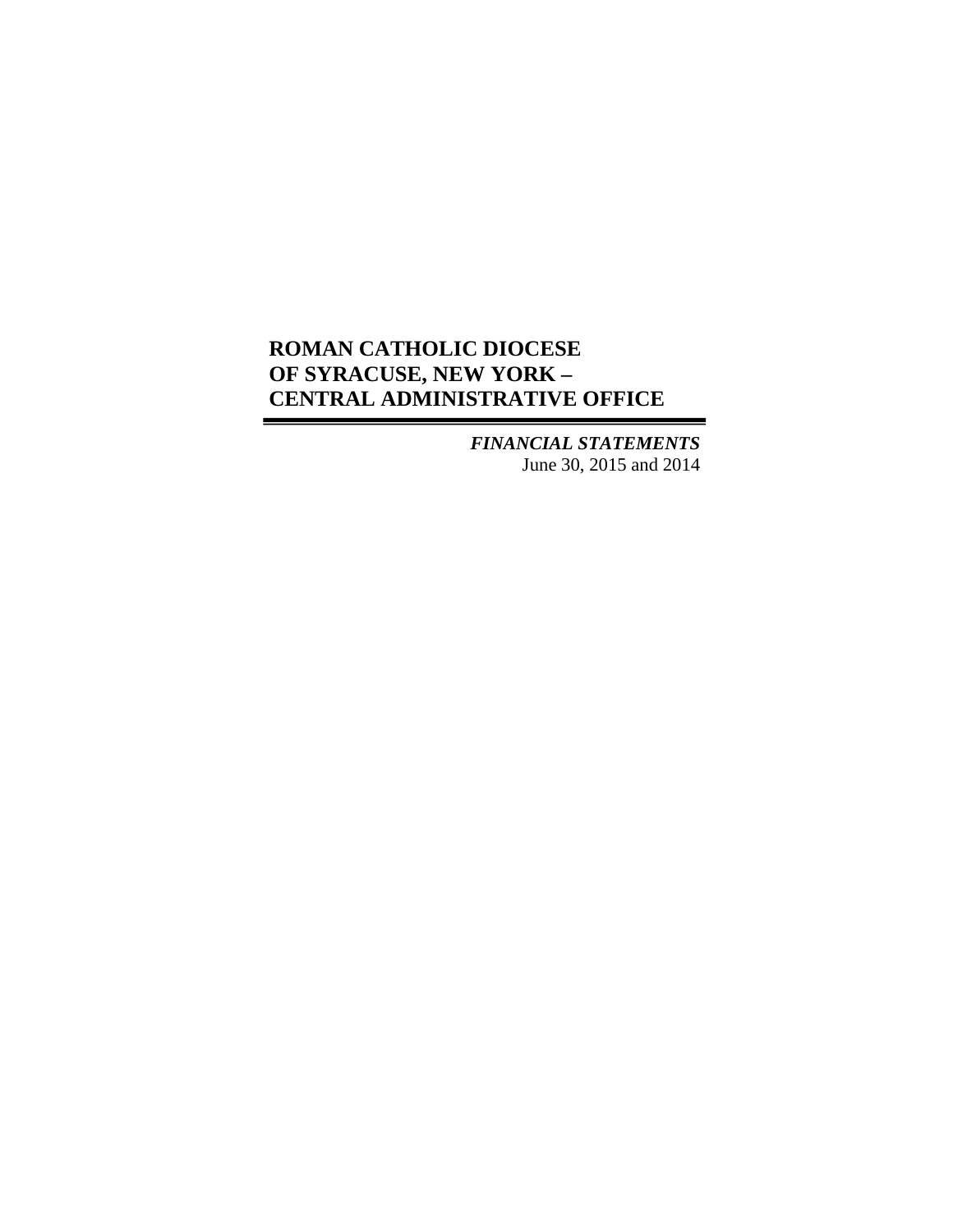# **Table of Contents**

## **ROMAN CATHOLIC DIOCESE OF SYRACUSE, NEW YORK – CENTRAL ADMINISTRATIVE OFFICE**

| NOTES TO FINANCIAL STATEMENTS 7 7                               |  |
|-----------------------------------------------------------------|--|
|                                                                 |  |
|                                                                 |  |
| SCHEDULES OF UNRESTRICTED SUPPORTING SERVICES - NET ACTIVITY 26 |  |
|                                                                 |  |
|                                                                 |  |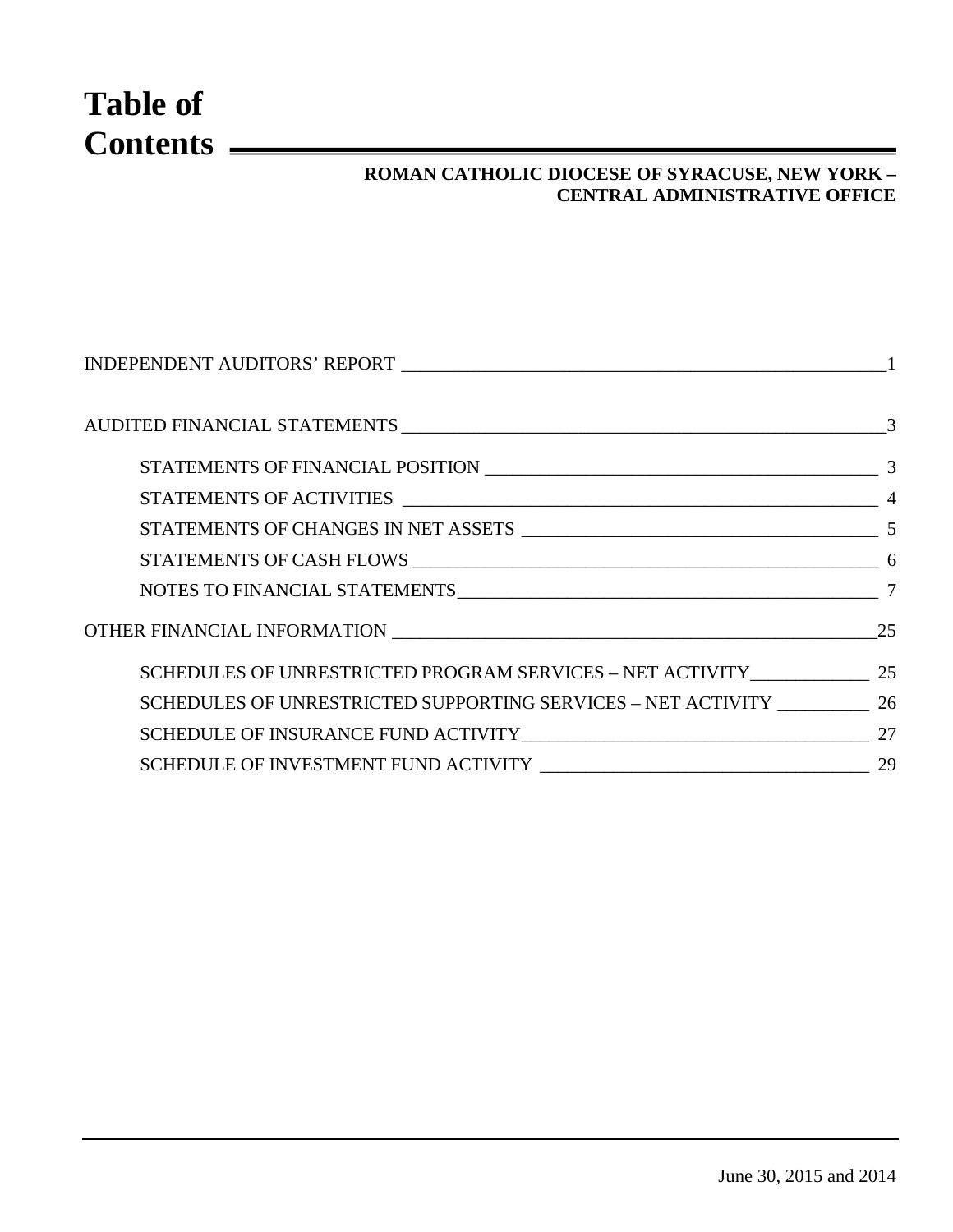

## **INDEPENDENT AUDITORS' REPORT**

## **MOST REVEREND ROBERT CUNNINGHAM, D.D. ROMAN CATHOLIC DIOCESE OF SYRACUSE, NEW YORK – CENTRAL ADMINISTRATIVE OFFICE**

#### **Report on the Financial Statements**

We have audited the accompanying financial statements of the **ROMAN CATHOLIC DIOCESE OF SYRACUSE, NEW YORK – CENTRAL ADMINISTRATIVE OFFICE**, which comprise the statements of financial position as of June 30, 2015 and 2014, and the related statements of activities, changes in net assets, and cash flows for the years then ended, and the related notes to the financial statements.

#### **Management's Responsibility for the Financial Statements**

Management is responsible for the preparation and fair presentation of these financial statements in accordance with accounting principles generally accepted in the United States of America; this includes the design, implementation, and maintenance of internal control relevant to the preparation and fair presentation of financial statements that are free from material misstatements, whether due to fraud or error.

#### **Auditor's Responsibility**

Our responsibility is to express an opinion on these financial statements based on our audits. We conducted our audits in accordance with auditing standards generally accepted in the United States of America. Those standards require that we plan and perform the audit to obtain reasonable assurance about whether the financial statements are free of material misstatement.

An audit involves performing procedures to obtain audit evidence about the amounts and disclosures in the financial statements. The procedures selected depend on the auditor's judgment, including the assessment of the risks of material misstatement of the financial statements, whether due to fraud or error. In making those risk assessments, the auditor considers internal control relevant to the entity's preparation and fair presentation of the financial statements in order to design audit procedures that are appropriate in the circumstances, but not for the purpose of expressing an opinion on the effectiveness of the entity's internal control. Accordingly, we express no such opinion. An audit also includes evaluating the appropriateness of accounting policies used and the reasonableness of significant accounting estimates made by management, as well as evaluating the overall presentation of the financial statements.

We believe that the audit evidence we have obtained is sufficient and appropriate to provide a basis for our audit opinion.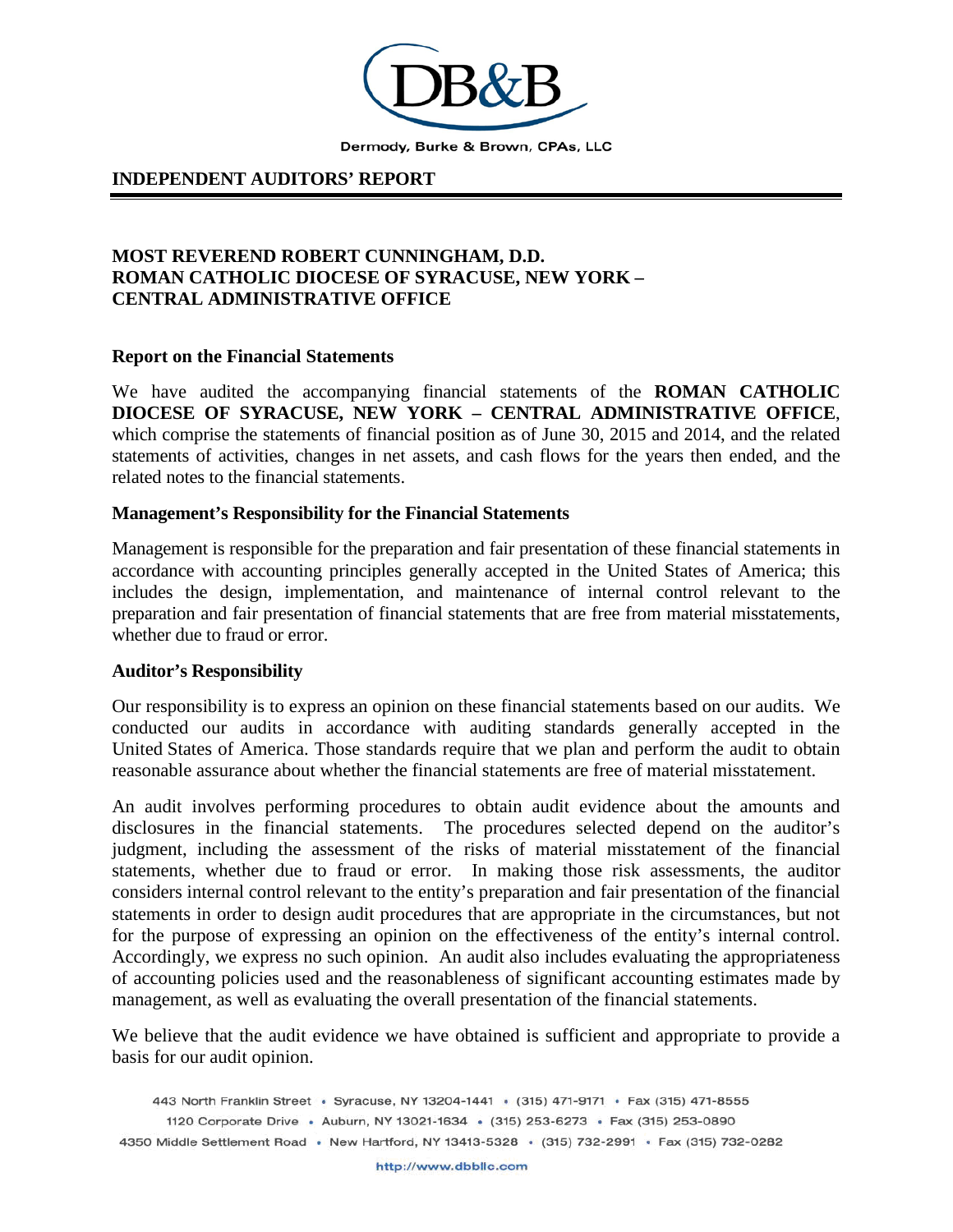## **Opinion**

In our opinion, the financial statements referred to above present fairly, in all material respects, the financial position of the Roman Catholic Diocese of Syracuse, New York – Central Administrative Office as of June 30, 2015 and 2014, and the results of its operations and its cash flows for the years then ended in accordance with accounting principles generally accepted in the United States of America.

#### **Report on Supplementary Information**

Our audits were conducted for the purpose of forming an opinion on the financial statements as a whole. The accompanying information on pages 25 to 29 is presented for purposes of additional analysis and is not a required part of the financial statements. Such information is the responsibility of management and was derived from and relates directly to the underlying accounting and other records used to prepare the financial statements and certain additional procedures, including comparing and reconciling such information directly to the underlying accounting and other records used to prepare the financial statements or to the financial statements themselves, and other additional procedures in accordance with auditing standards generally accepted in the United States of America. In our opinion, the information is fairly stated in all material respects in relation to the financial statement s taken as a whole.

Dermody, Burke & Brown

**DERMODY, BURKE & BROWN, CPAs, LLC**

Syracuse, New York

November 4, 2015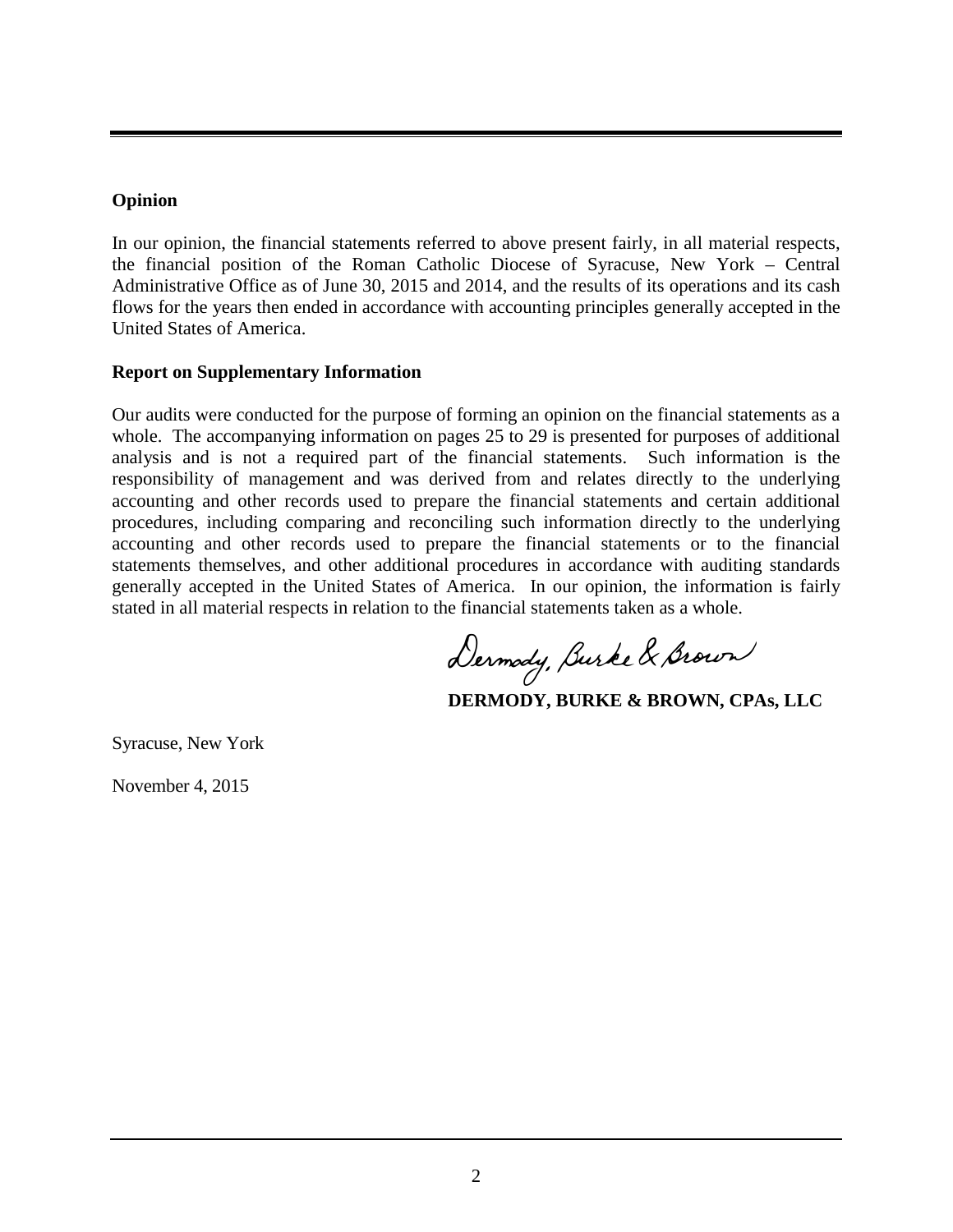#### **AUDITED FINANCIAL STATEMENTS**

## **STATEMENTS OF FINANCIAL POSITION**

June 30, 2015 and 2014

LIABILITIES

#### **ASSETS**

|                                             | 2015            | 2014          |
|---------------------------------------------|-----------------|---------------|
| Cash                                        | \$<br>1,327,191 | \$<br>728,861 |
| Accounts Receivable - Net                   | 3,516,789       | 2,955,177     |
| <b>Unconditional Promises to Give - Net</b> | 563,255         | 1,492,968     |
| Mortgages and Notes Receivable - Net        | 112,989         | 114,124       |
| Prepaid Expenses and Other Assets           | 693,279         | 422,800       |
| Investments                                 | 39,845,941      | 41,268,529    |
| Land, Building and Equipment, Net of        |                 |               |
| <b>Accumulated Depreciation</b>             | 3,325,866       | 2,837,965     |
| <b>TOTAL ASSETS</b>                         | 49,385,310      | 49,820,424    |

#### **LIABILITIES AND NET ASSETS**

| LIABILI HES                                  |                  |                 |
|----------------------------------------------|------------------|-----------------|
| <b>Accounts Payable and Accrued Expenses</b> | \$<br>1,765,086  | \$<br>1,404,193 |
| <b>Accrued Insurance Reserves</b>            | 6,960,989        | 6,653,476       |
| Deferred Income                              | 62,986           | 134,300         |
| Due to Affiliated Organizations              | 460,138          | 2,123,608       |
| <b>Liability for Custodial Accounts</b>      | 307,176          | 193,887         |
| <b>Unfunded Pension Obligation</b>           | 24,742,850       | 22,423,852      |
|                                              |                  |                 |
| <b>Total Liabilities</b>                     | 34,299,225       | 32,933,316      |
| <b>NET ASSETS</b>                            |                  |                 |
| Unrestricted                                 | 7,602,932        | 9,617,800       |
| <b>Temporarily Restricted</b>                | 7,483,153        | 7,269,308       |
|                                              |                  |                 |
| <b>Total Net Assets</b>                      | 15,086,085       | 16,887,108      |
|                                              |                  |                 |
| <b>TOTAL LIABILITIES AND NET ASSETS</b>      | 49,385,310<br>\$ | 49,820,424      |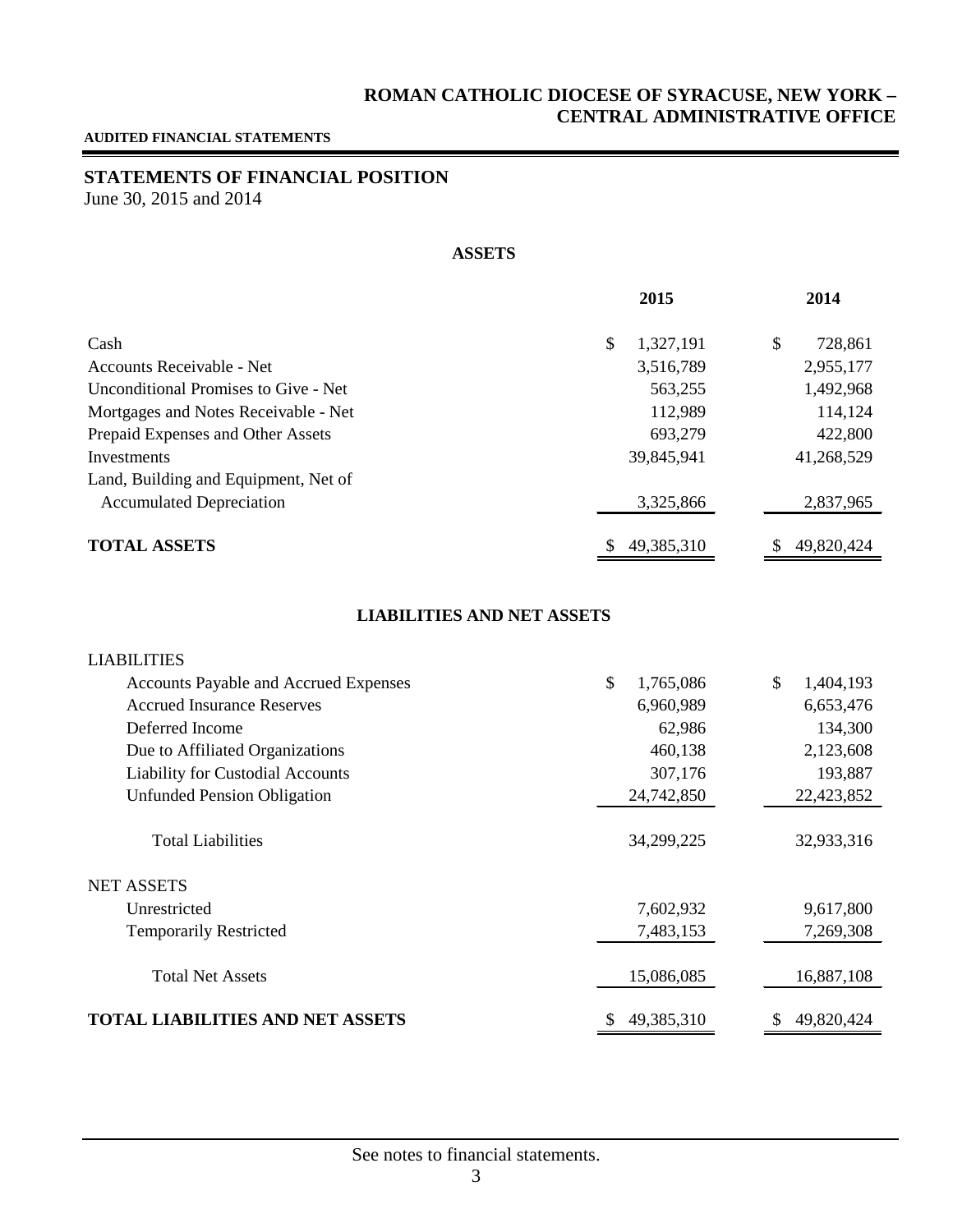## **STATEMENTS OF ACTIVITIES**

|                                                                | 2015             | 2014            |
|----------------------------------------------------------------|------------------|-----------------|
| REVENUE AND SUPPORT FROM OPERATIONS                            |                  |                 |
| Contributions                                                  | \$<br>5,252,922  | \$<br>4,940,772 |
| <b>Insurance Fees</b>                                          | 24,981,249       | 24,506,530      |
| Fees - Other Services                                          | 585,319          | 774,097         |
| Catholic School Office - Fees and Services                     | 604,002          | 969,442         |
| <b>Affiliation Fees and Assessments</b>                        | 2,115,754        | 1,905,441       |
| <b>Foundation Grant Revenue</b>                                | 785,947          | 917,400         |
| <b>Total Revenue and Support from Operations</b>               | 34, 325, 193     | 34,013,682      |
| <b>EXPENSES</b>                                                |                  |                 |
| <b>Program Services</b>                                        | 6,172,863        | 6,189,694       |
| <b>Supporting Services</b>                                     | 4,336,097        | 4,727,135       |
| <b>Insurance Services</b>                                      | 22,774,921       | 21,291,430      |
| <b>Total Expenses</b>                                          | 33,283,881       | 32,208,259      |
| <b>CHANGE IN NET ASSETS BEFORE</b>                             |                  |                 |
| <b>INVESTMENT ACTIVITY</b>                                     | 1,041,312        | 1,805,423       |
| REVENUE AND SUPPORT FROM                                       |                  |                 |
| <b>INVESTMENT ACTIVITY</b>                                     |                  |                 |
| Net Investment Activity                                        | 476,662          | 4,587,627       |
| <b>CHANGE IN NET ASSETS</b>                                    | 1,517,975        | 6,393,050       |
| Net Assets at Beginning of Year                                | 16,887,108       | 28,525,097      |
| <b>Unfunded Pension Obligation Adjustment</b>                  | (3,318,998)      | (690, 233)      |
| Assumption of Affiliated Entities Unfunded Pension Obligations | $\boldsymbol{0}$ | (18, 641, 314)  |
| <b>Net Asset Transfer - Related Entities</b>                   | $\boldsymbol{0}$ | 1,300,508       |
| Net Assets at End of Year                                      | 15,086,085       | 16,887,108      |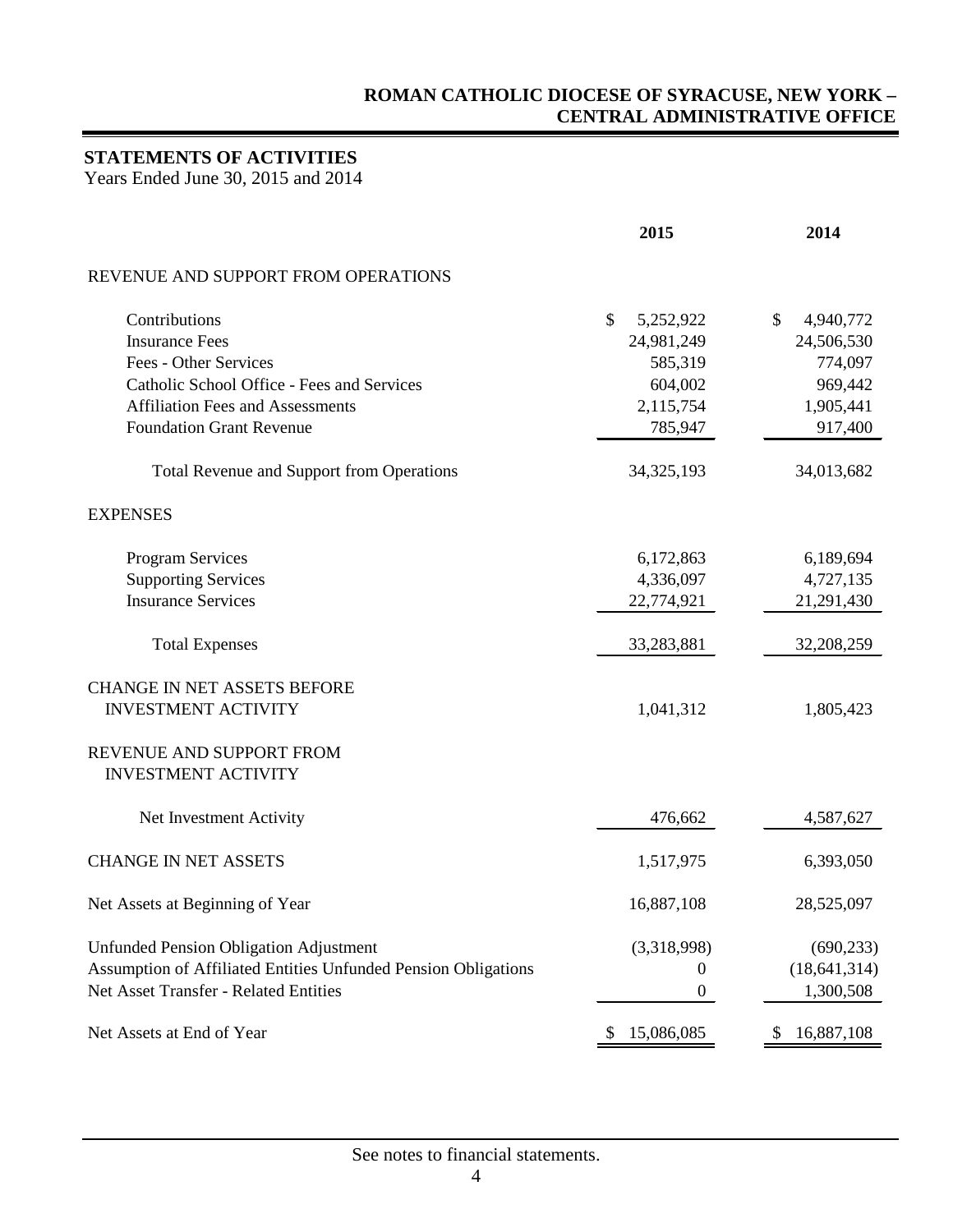## **STATEMENTS OF CHANGES IN NET ASSETS**

|                                                                | 2015             | 2014             |
|----------------------------------------------------------------|------------------|------------------|
| CHANGES IN UNRESTRICTED NET ASSETS                             |                  |                  |
| <b>Total Revenue and Support</b>                               | 28,684,428<br>S  | 28,474,815<br>S. |
| <b>Total Operating Expenses</b>                                | (33, 283, 881)   | (32, 208, 259)   |
| <b>Investment Activity</b>                                     | 477,646          | 4,587,642        |
| Net Assets Released from Restrictions                          | 5,425,937        | 6,098,882        |
| Change in Operating Unrestricted Net Assets                    | 1,304,130        | 6,953,080        |
| Other Activity:                                                |                  |                  |
| <b>Unfunded Pension Obligation Adjustment</b>                  | (3,318,998)      | (19, 331, 547)   |
| Net Asset Transfer - Interfund Net Activity - Related Entities | $\boldsymbol{0}$ | 1,300,508        |
| <b>Total Other Activity</b>                                    | (3,318,998)      | (18,031,039)     |
| Unrestricted Net Assets, Beginning of Year                     | 9,617,800        | 20,695,759       |
| Unrestricted Net Assets, End of Year                           | 7,602,932        | 9,617,800        |
| CHANGES IN TEMPORARILY RESTRICTED NET ASSETS                   |                  |                  |
| Contributions                                                  | 4,854,819        | 4,621,467        |
| <b>Investment Activity - Net</b>                               | (984)            | (15)             |
| <b>Foundation Grant Revenue</b>                                | 785,947          | 917,400          |
| Net Assets Released from Restrictions                          | (5,425,937)      | (6,098,882)      |
| Change in Temporarily Restricted Net Assets                    | 213,845          | (560,030)        |
| Temporarily Restricted Net Assets, Beginning of Year           | 7,269,308        | 7,829,338        |
| Temporarily Restricted Net Assets, End of Year                 | 7,483,153        | 7,269,308        |
| TOTAL NET ASSETS, END OF YEAR                                  | 15,086,085<br>\$ | 16,887,108<br>\$ |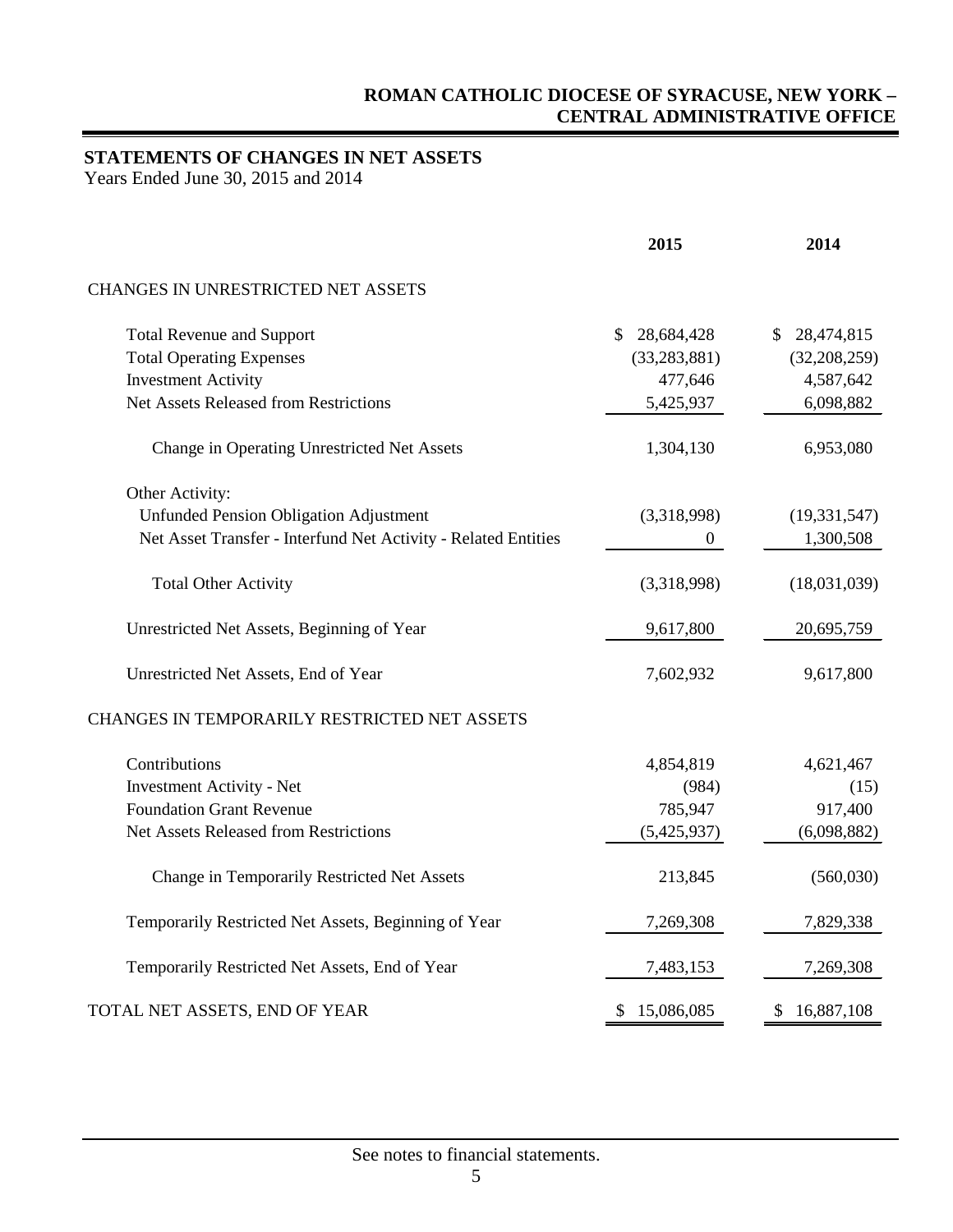## **STATEMENTS OF CASH FLOWS**

|                                                            | 2015             |    | 2014           |
|------------------------------------------------------------|------------------|----|----------------|
| CASH FLOWS FROM OPERATING ACTIVITIES                       |                  |    |                |
| Change in Net Assets                                       | \$<br>1,517,975  | \$ | 6,393,050      |
| Adjustments to Reconcile Change in Net Assets to Net Cash  |                  |    |                |
| Provided By Operating Activities:                          |                  |    |                |
| Depreciation Expense                                       | 407,190          |    | 388,812        |
| Unrealized (Gain) Loss on Investments                      | 85,756           |    | (3,971,832)    |
| <b>Realized Gain on Investments</b>                        | 406,993          |    | 121,921        |
| <b>Bad Debt Expense</b>                                    | 77,580           |    | 643,107        |
| Net Asset Transfer - Interfund Net Activity -              |                  |    |                |
| <b>Related Entities</b>                                    | $\boldsymbol{0}$ |    | 1,300,508      |
| (Gain) Loss on Disposal of Building and Equipment          | $\boldsymbol{0}$ |    | (240,959)      |
| (Increase) Decrease in Operating Assets:                   |                  |    |                |
| <b>Accounts Receivable</b>                                 | (639, 192)       |    | (489, 239)     |
| <b>Unconditional Promises to Give</b>                      | 929,713          |    | (279, 736)     |
| Prepaid Expenses and Other Assets                          | (270, 479)       |    | (38,500)       |
| Increase (Decrease) in Operating Liabilities:              |                  |    |                |
| Accounts Payable and Insurance Reserves                    | 668,406          |    | 1,553,922      |
| Deferred Income                                            | (71, 313)        |    | (25,920)       |
| Due to Affiliated Organizations                            | (1,663,470)      |    | 657,649        |
| Liability for Custodial Accounts                           | 113,289          |    | (85, 247)      |
| Net Cash Provided By Operating Activities                  | 1,562,448        |    | 5,927,536      |
| CASH FLOWS FROM INVESTING ACTIVITIES                       |                  |    |                |
| <b>Building and Equipment Additions</b>                    | (895,092)        |    | (471, 625)     |
| Purchase of Investments                                    | (5,413,959)      |    | (16, 466, 573) |
| Proceeds from Sale of Investments                          | 6,343,798        |    | 11,305,877     |
| Notes and Mortgage Receivables - Net Change                | 1,135            |    | 860,923        |
| Supplementary Contribution to Defined Benefit Pension Plan | (1,000,000)      |    | (1,000,000)    |
| Net Cash Used In Investing Activities                      | (964, 118)       |    | (5,771,398)    |
| Net Change in Cash                                         | 598,330          |    | 156,138        |
| Cash, Beginning of Year                                    | 728,861          |    | 572,723        |
| Cash, End of Year                                          | \$<br>1,327,191  |    | 728,861        |
| Supplemental Information:                                  |                  |    |                |
| Adjustment of Unfunded Pension Obligation                  | \$<br>3,318,998  | S  | 690,233        |
| Assumption of Unfunded Pension Liability                   | $\boldsymbol{0}$ | \$ | 18,641,314     |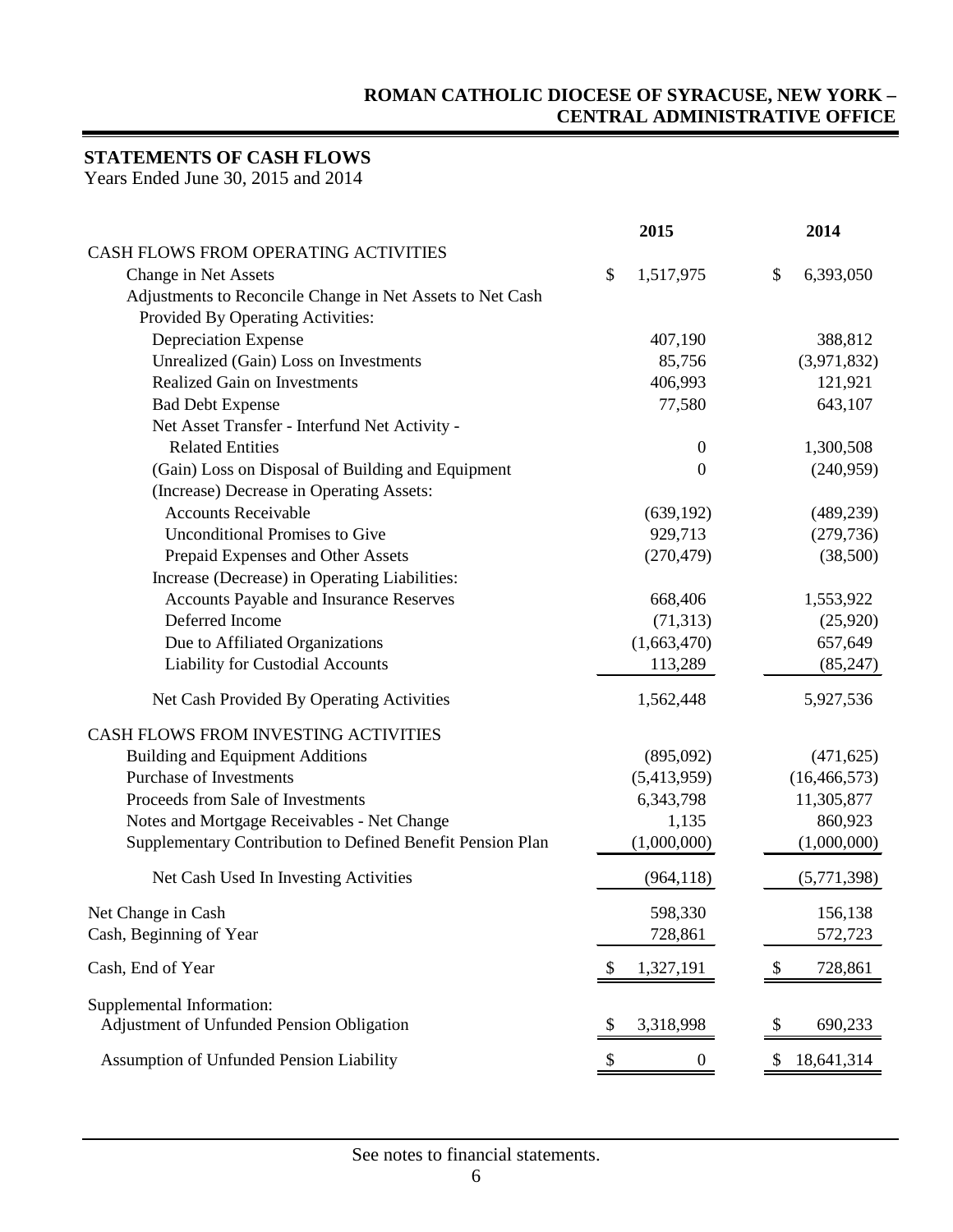### **NOTES TO FINANCIAL STATEMENTS** June 30, 2015 and 2014

## **NOTE 1 – STANDARDS FOR REPORTING AND SIGNIFICANT ACCOUNTING POLICIES**

The financial statements of the Roman Catholic Diocese of Syracuse, New York – Central Administrative Office (the "Diocese") have been prepared in accordance with Accounting Principles and Reporting Practices for Churches and Church-Related Organizations, adopted by the National Conference of Catholic Bishops, the Leadership Conference of Women Religious, and the Conference of Major Superiors of Men.

## **Basis of Presentation**

The financial statements include the administrative and program offices of the Roman Catholic Diocese of Syracuse. The financial statements do not include other activities of the Diocese, such as parishes, schools, group homes, hospitals, Catholic Charities, Foundations and other Diocesan services and ministries. These activities may or may not be separately incorporated under civil law. Each is a distinct operating entity from the Diocese, maintaining separate accountability and carrying on its own services and programs.

## **Basis of Accounting**

The financial statements are prepared on the accrual basis of accounting. The Roman Catholic Diocese of Syracuse, New York – Central Administrative Office reports information regarding its financial position and activities according to three classes of net assets: unrestricted net assets, temporarily restricted net assets and permanently restricted net assets. There are no permanently restricted net assets as of June 30, 2015 and 2014.

Temporarily restricted net assets primarily account for the activity of the Diocese's annual gifting campaign, the Diocesan Hope Appeal. Contributions to this campaign are designated to fund specific programs in the subsequent fiscal period.

## **Reclassification**

Certain reclassifications have been made to the 2014 financial statement presentation to correspond to the current year's format.

## **Cash Flows**

For purposes of the statements of cash flows, the Diocese uses the indirect method of reporting net cash flows from operating activities and considers all short-term investments with an original maturity of three months or less to be cash equivalents. At June 30, 2015 and 2014, there were no cash equivalents included in cash.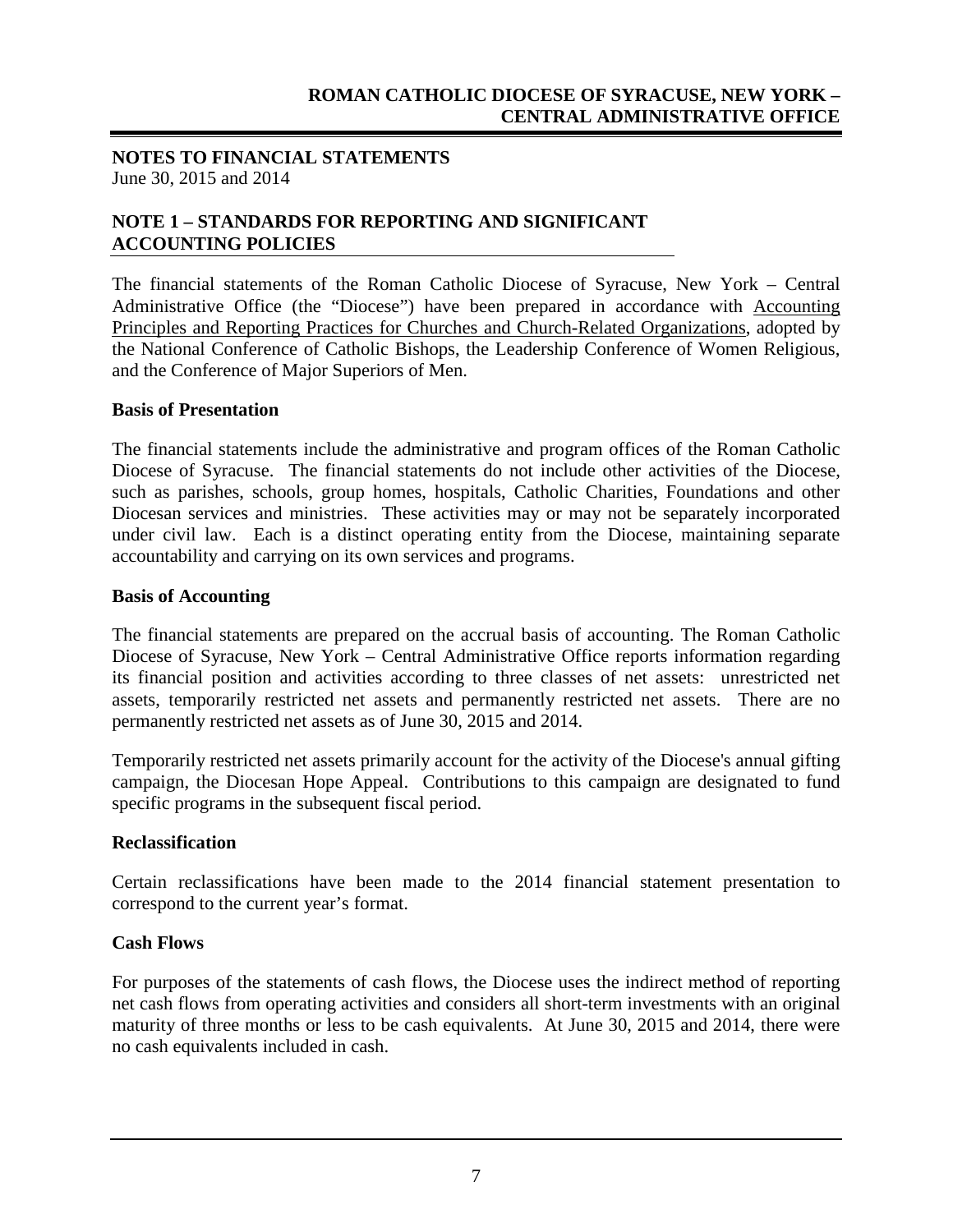#### **NOTES TO FINANCIAL STATEMENTS** June 30, 2015 and 2014

## **NOTE 1 – STANDARDS FOR REPORTING AND SIGNIFICANT ACCOUNTING POLICIES** – Continued

#### **Investments**

The Diocese reports investments at fair value with any realized and unrealized gains and losses being reported in the statements of activities. Investments are valued at fair value at June 30, 2015 and 2014. If available, quoted market prices are used to arrive at these values. Such investments are valued at the mean bid and ask prices, as obtained from one or more market makers in these securities. Adjustments for unrealized investment income or loss are accounted for in the investment pools in which they are managed.

#### **Contributions**

The Roman Catholic Diocese of Syracuse, New York – Central Administrative Office recognizes contributions received as either unrestricted, temporarily restricted, or permanently restricted support depending on the existence and/or nature of any donor restrictions. Unconditional promises to give cash and other assets are reported at fair value at the date the promise is received, which is then treated as cost. The gifts are reported as either temporarily or permanently restricted support if they are received with donor stipulations that limit the use of the donated assets. When a donor restriction expires, that is, when a stipulated time restriction ends or purpose restriction is accomplished, temporarily restricted net assets are reclassified from restrictions.

#### **Diocesan Hope Appeal**

The Roman Catholic Diocese of Syracuse, New York conducts an annual gifting campaign, known as the Diocesan Hope Appeal. Pledges outstanding at the end of a fiscal year are reviewed for collectability by analyzing remittances subsequent to year-end and application of collection ratios generated from prior campaigns and similar campaigns conducted throughout the country. Allowances are estimated to reflect the net pledges expected to be realized. At June 30, 2015 and 2014, the allowance for uncollectible pledges was estimated to be \$-0- each year. Collections realized in excess of the net pledge receivable figure are recognized as income in the year collected. The annual campaigns share with individual parishes cash collections in excess of parish pledge goals. The 2014-2015 campaign provisions call for the return of 50% to 100% of collections in excess of goal to be returned to parishes. The parishes' share of excess cash collections over pledge goals is estimated to be \$66,943 and \$89,429 at June 30, 2015 and 2014, respectively.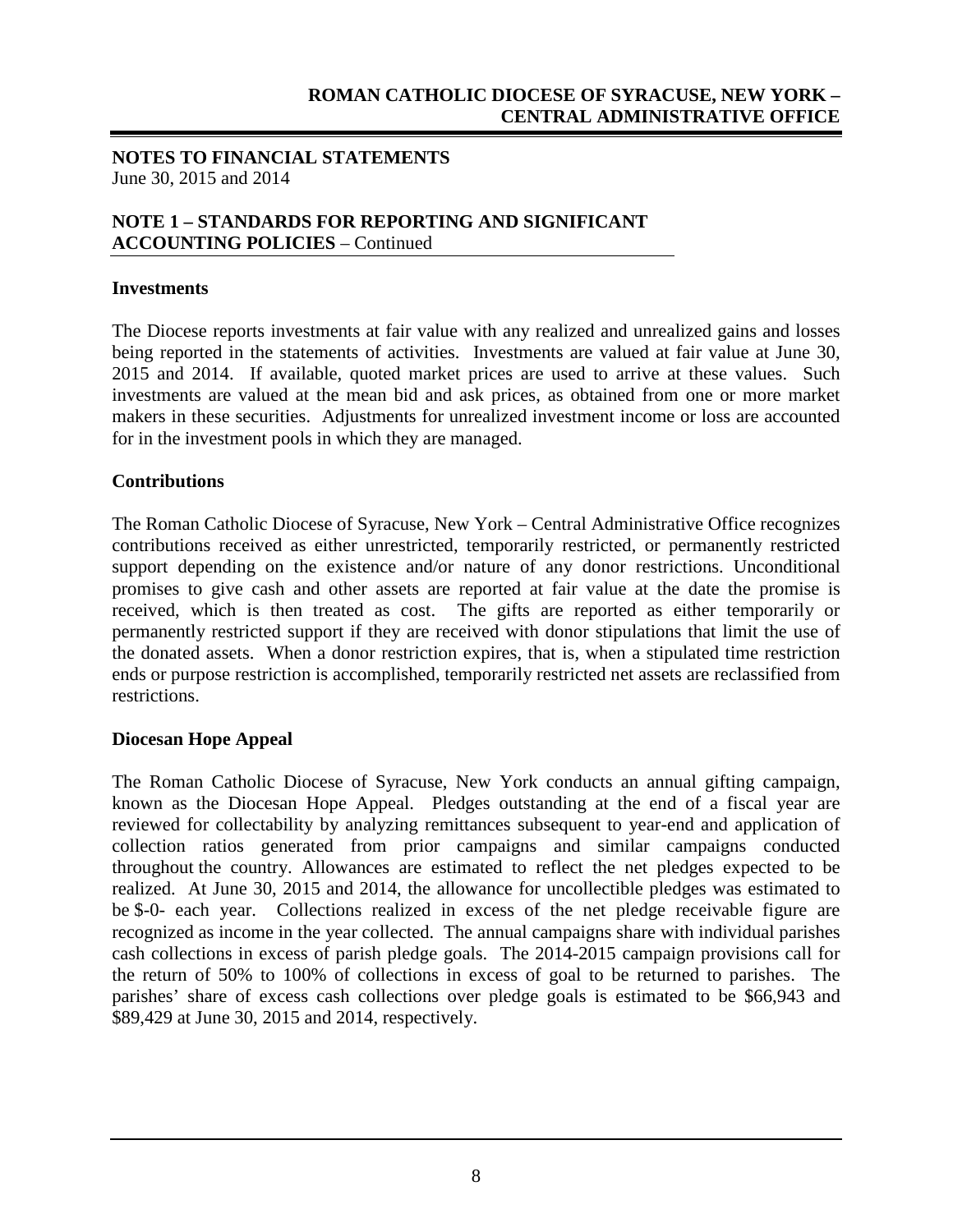#### **NOTES TO FINANCIAL STATEMENTS** June 30, 2015 and 2014

## **NOTE 1 – STANDARDS FOR REPORTING AND SIGNIFICANT ACCOUNTING POLICIES** – Continued

#### **Unconditional Promises to Give**

Pledges outstanding as of June 30 consist of the following:

|                                                                   | 2015    | 2014        |
|-------------------------------------------------------------------|---------|-------------|
| Diocesan Hope Appeal<br>Less: Allowance for Uncollectible Pledges | 563,255 | \$1,492,968 |
| Total                                                             | 563,255 | 1,492,968   |

The Roman Catholic Diocese of Syracuse, New York records the net present value of long-term pledges receivable as income in the year the pledge is made. Pledges outstanding at June 30, 2015 are payable in 2015. There are no long-term pledges outstanding.

#### **Accounts Receivable – Net**

At June 30, 2015 and 2014, accounts receivable amounted to \$6,391,645 and \$5,721,180, respectively. A summary of these receivables and related allowances for uncollectibility is presented as follows:

|                                        | 2015        | 2014            |
|----------------------------------------|-------------|-----------------|
| <b>General Receivables</b>             | \$2,735,067 | 1,707,561<br>S. |
| <b>Insurance Premiums</b>              | 3,656,578   | 4,013,619       |
|                                        |             |                 |
| <b>Gross Accounts Receivable</b>       | 6,391,645   | 5,721,180       |
| Less: Allowance for Uncollectibility   | 2,874,856   | 2,766,003       |
|                                        |             |                 |
| <b>Total Accounts Receivable - Net</b> | 3,516,789   | 2,955,177<br>S  |

An allowance for uncollectible accounts is maintained, which is based on management's assessment of the collectability of accounts receivable.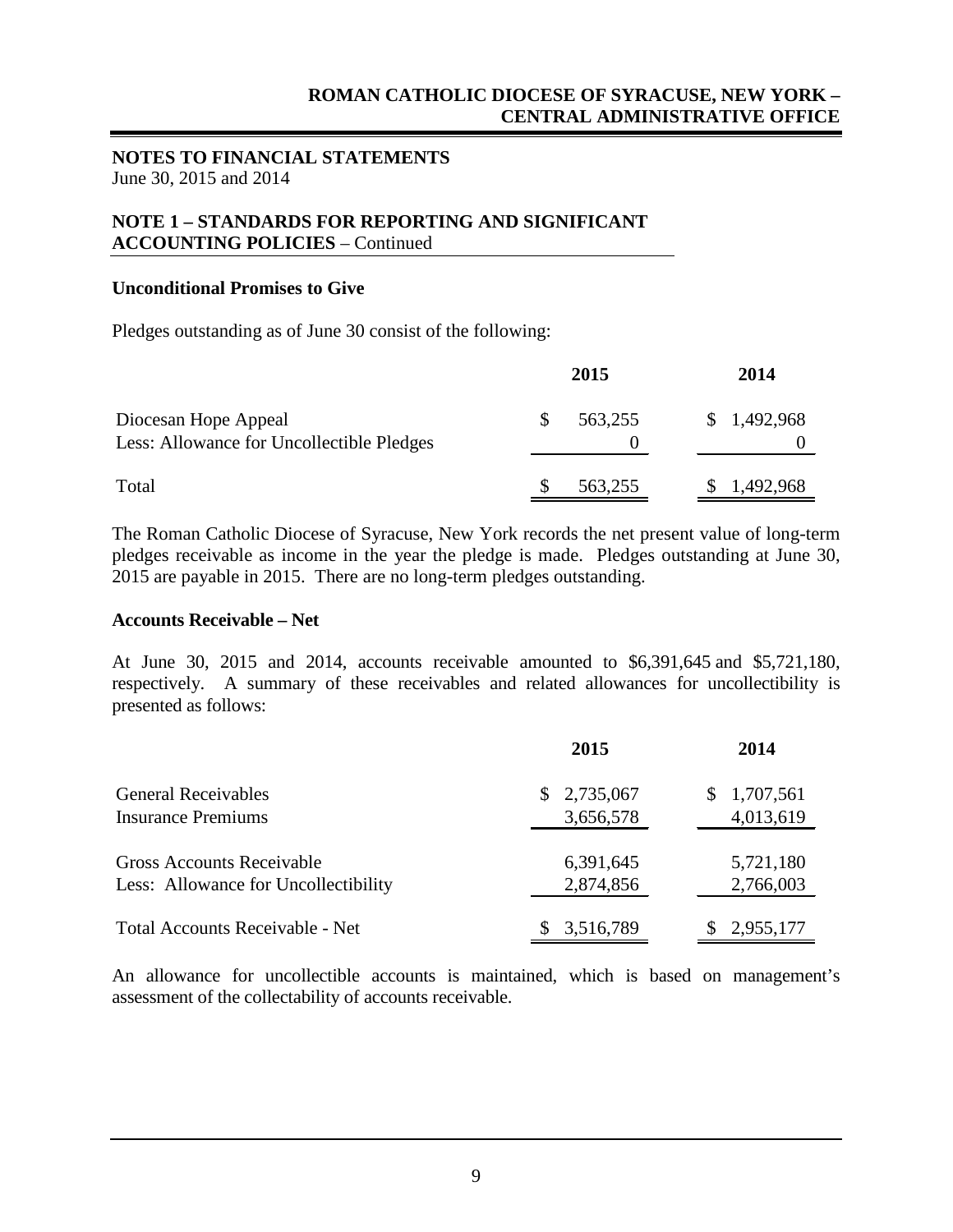#### **NOTES TO FINANCIAL STATEMENTS** June 30, 2015 and 2014

## **NOTE 1 – STANDARDS FOR REPORTING AND SIGNIFICANT ACCOUNTING POLICIES** – Continued

#### **Due to Affiliated Organizations**

In 2014, the Diocese assumed the accounting for the Catholic Schools Office of the Diocese, which had been functioning as a separate department in previous years. The transfer of prior years' net financial position is shown as a transfer from related entity of \$1,300,508 on the statements of activities.

#### **Land, Buildings and Equipment**

Plant acquisitions are capitalized at cost when purchased or at fair value at date of donation. Depreciation on buildings and equipment is calculated using the straight-line method over the estimated useful life of the respective asset. All acquisitions of land, buildings and equipment in excess of \$5,000 and all expenditures for repairs and maintenance, renewals and betterments that materially prolong the useful lives of assets are capitalized. Maintenance and repairs are charged to expense when incurred. The summary of land, buildings and equipment is as follows:

|                                     | 2015          | 2014          |
|-------------------------------------|---------------|---------------|
| Land and Sites for Future Parishes  | \$<br>387,917 | \$<br>387,917 |
| Land                                | 350,000       | 350,000       |
| <b>Furniture and Fixtures</b>       | 1,227,592     | 1,179,866     |
| Buildings and Improvements          | 10,228,347    | 9,530,520     |
| Equipment                           | 519,195       | 426,379       |
| Automobiles                         | 196,768       | 167,759       |
| Total Land, Buildings and Equipment | 12,909,819    | 12,042,441    |
| Less: Accumulated Depreciation      | 9,583,953     | 9,204,476     |
| Net Land, Buildings and Equipment   | 3,325,866     | 2,837,965     |

Depreciation expense for the years ended June 30, 2015 and 2014 totaled \$407,190 and \$388,812, respectively.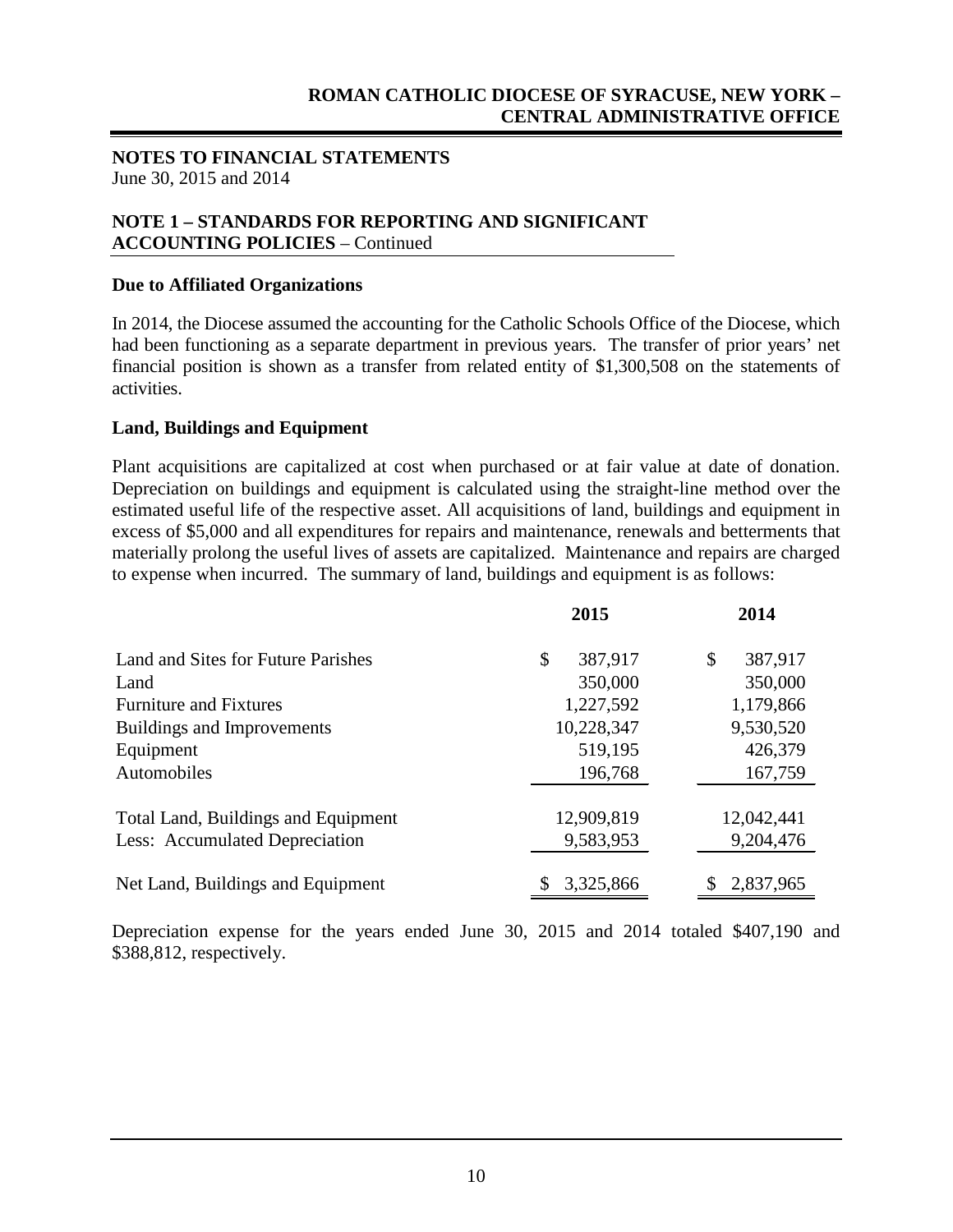#### **NOTES TO FINANCIAL STATEMENTS** June 30, 2015 and 2014

## **NOTE 1 – STANDARDS FOR REPORTING AND SIGNIFICANT ACCOUNTING POLICIES** – Continued

#### **Use of Estimates**

The preparation of financial statements in conformity with generally accepted accounting principles requires management to make estimates and assumptions that affect reported amounts of assets and liabilities and disclosure of contingent assets and liabilities at the date of the financial statements and the reported amounts of revenues and expenses during the reporting period. Accordingly, actual results could differ from those estimates.

#### **Risks and Uncertainties**

Investments are exposed to various risks, such as interest rate, market and credit risks. Due to the level of risk associated with certain investment securities and obligations and the level of uncertainty related to changes in the value of these investments, it is at least reasonably possible that changes in risk in the near term would materially affect the amounts reported in the statements of financial position and the statements of activities.

#### **Contributed Services**

Contributions of services are recognized as revenues if the services received create or enhance nonfinancial assets (primarily property or other tangible assets) or require specialized skills, are provided by individuals possessing those skills would typically need to be purchased if not provided by the donation. Services donated to the Diocese generally include management functions performed by members of the clergy and various religious communities. Clergy and religious employees of the Central Administrative Office receive a monthly support payment. Contributed services of clergy and religious personnel are not deemed to have a material monetary effect on the financial statements and have not been recognized as contributions in-kind and monthly support payment expense.

#### **Tax Exempt Status**

No provision for income taxes is required since the Diocese is exempt from federal income tax under provisions of Section  $501(c)(3)$  of the Internal Revenue Code. Accordingly, and under similar requirements of New York State law, no provision has been made for federal or state taxes. Management is not aware of any unrelated business activities that may be subject to unrelated business income tax or any activities that would jeopardize the Diocese's tax exempt status.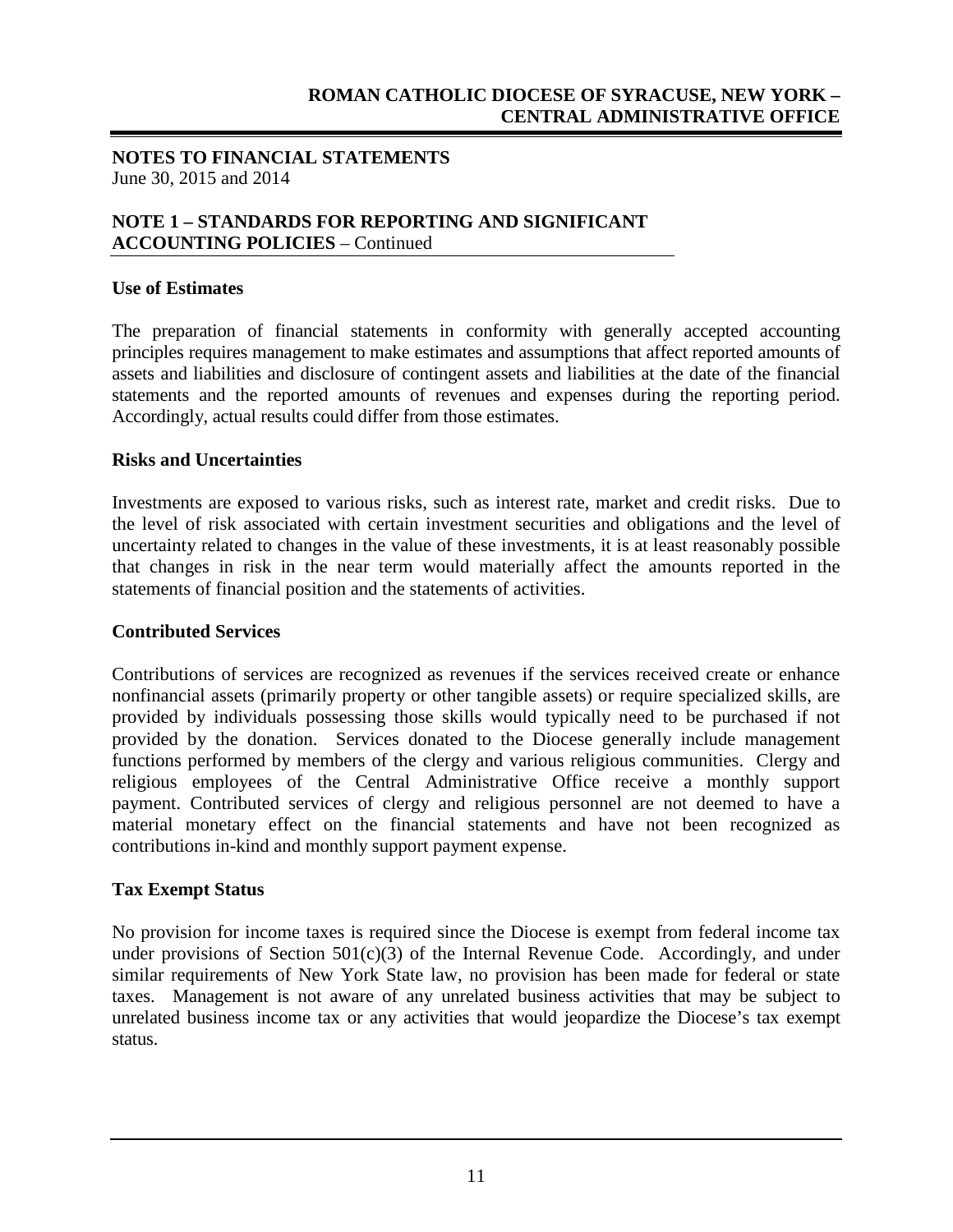#### **NOTES TO FINANCIAL STATEMENTS** June 30, 2015 and 2014

## **NOTE 1 – STANDARDS FOR REPORTING AND SIGNIFICANT ACCOUNTING POLICIES** – Continued

#### **Pension Plans**

Employees of the Central Administrative Office are participants within the Diocese of Syracuse Pension Plan. This plan is noncontributory and covers lay employees of the Diocese, its affiliated organizations and parish units who meet certain minimum service requirements. The Central Administrative Office's annual contribution to the Diocesan plan for the years ended June 30, 2015 and 2014 was \$209,334 and \$226,782, respectively (see Note 9).

#### **Subsequent Events**

Management has evaluated subsequent events through November 4, 2015, which is the date the financial statements were available to be issued.

#### **NOTE 2 – INVESTMENTS**

The Roman Catholic Diocese of Syracuse, New York – Central Administrative Office investments consist of corporate equity securities, government and corporate debt securities and cash equivalents. These investments are subject to market and credit risks due to changes in market conditions and interest rates. Common stock is subject to market value changes associated with publicly held equity securities. Government and corporate debt security investment values will fluctuate due to interest rate changes. The Diocese utilizes the services of outside money managers for the majority of its investments.

Investments by category and net asset class are summarized below:

|                                  | <b>Market</b> |                  |  |
|----------------------------------|---------------|------------------|--|
|                                  | 2015          | 2014             |  |
| Cash Equivalents                 | \$<br>878,605 | 1,099,808<br>\$. |  |
| <b>Equity Securities</b>         | 26,864,300    | 26,457,640       |  |
| Governmental and Corporate Bonds | 9,978,578     | 11,138,037       |  |
| Other Investments                | 2,124,458     | 2,573,044        |  |
| Total                            | \$39,845,941  | \$41,268,529     |  |
| Unrestricted                     | \$39,845,941  | \$41,268,529     |  |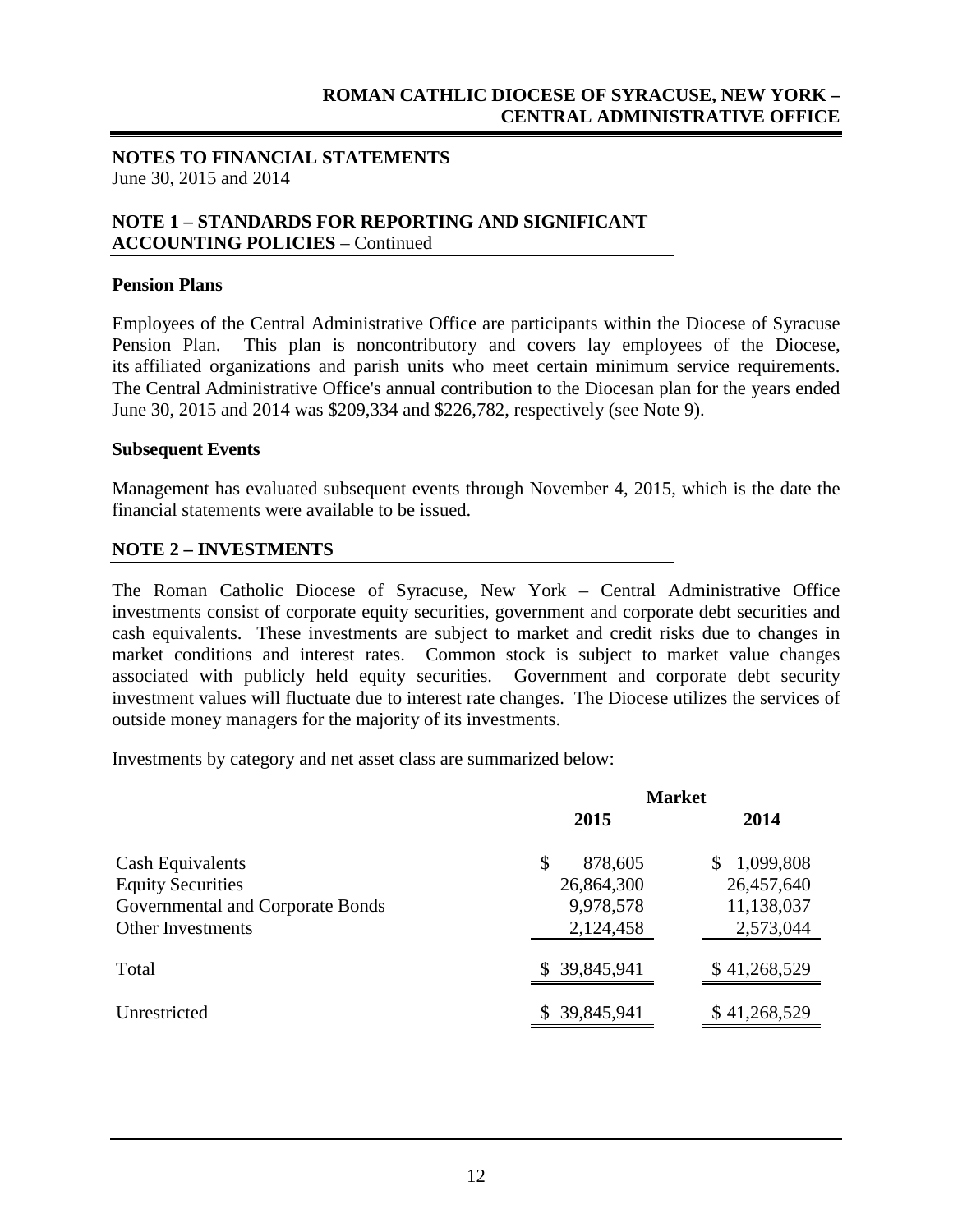## **NOTES TO FINANCIAL STATEMENTS**

June 30, 2015 and 2014

## **NOTE 2 – INVESTMENTS –** Continued

Net investment activity consists of the following:

|                                        | 2015          | 2014          |
|----------------------------------------|---------------|---------------|
| Dividends and Interest                 | 832,632<br>\$ | 797,800<br>\$ |
| <b>Realized Gains</b>                  | 406,993       | 121,921       |
| <b>Investment and Affiliation Fees</b> | (261,039)     | (233, 273)    |
| <b>Bad Debt Expense</b>                | (415, 134)    | (70, 653)     |
| <b>Unrealized Gains (Losses)</b>       | (86,790)      | 3,971,832     |
| Total                                  | 476,662       | 4,587,627     |

## **Fair Value Measurements**

The Diocese has adopted the provisions of an accounting standard, which pertains to certain statement of financial position items measured at fair value on a recurring basis and defines fair value, establishes a framework for measuring fair value and expands disclosures about such measurements. Fair value is defined as the price that would be received to sell an asset or paid to transfer a liability (i.e. the "exit price") in an orderly transaction between market participants at the measurement date.

The accounting standard establishes a three-level fair value hierarchy that prioritizes the inputs used to measure fair value. The three levels of inputs used to measure fair value are as follows: Level 1 – Quoted prices in active markets for identical assets or liabilities; Level 2 – Observable inputs other than quoted prices included in Level 1, such as quoted prices for similar assets and liabilities in active markets; quoted prices for identical or similar assets and liabilities in markets that are not active; or other inputs that are observable or can be corroborated by observable market data; and Level 3 – Unobservable inputs that are supported by little or no market activity and that are significant to the fair value of the assets or liabilities. This includes certain pricing models, discounted cash flow methodologies and similar techniques that use significant unobservable inputs.

The assets or liabilities fair value measurement level within the fair value hierarchy is based on the lowest level of any input that is significant to the fair value measurement. Valuation techniques used need to maximize the use of observable inputs and minimize the use or unobservable inputs.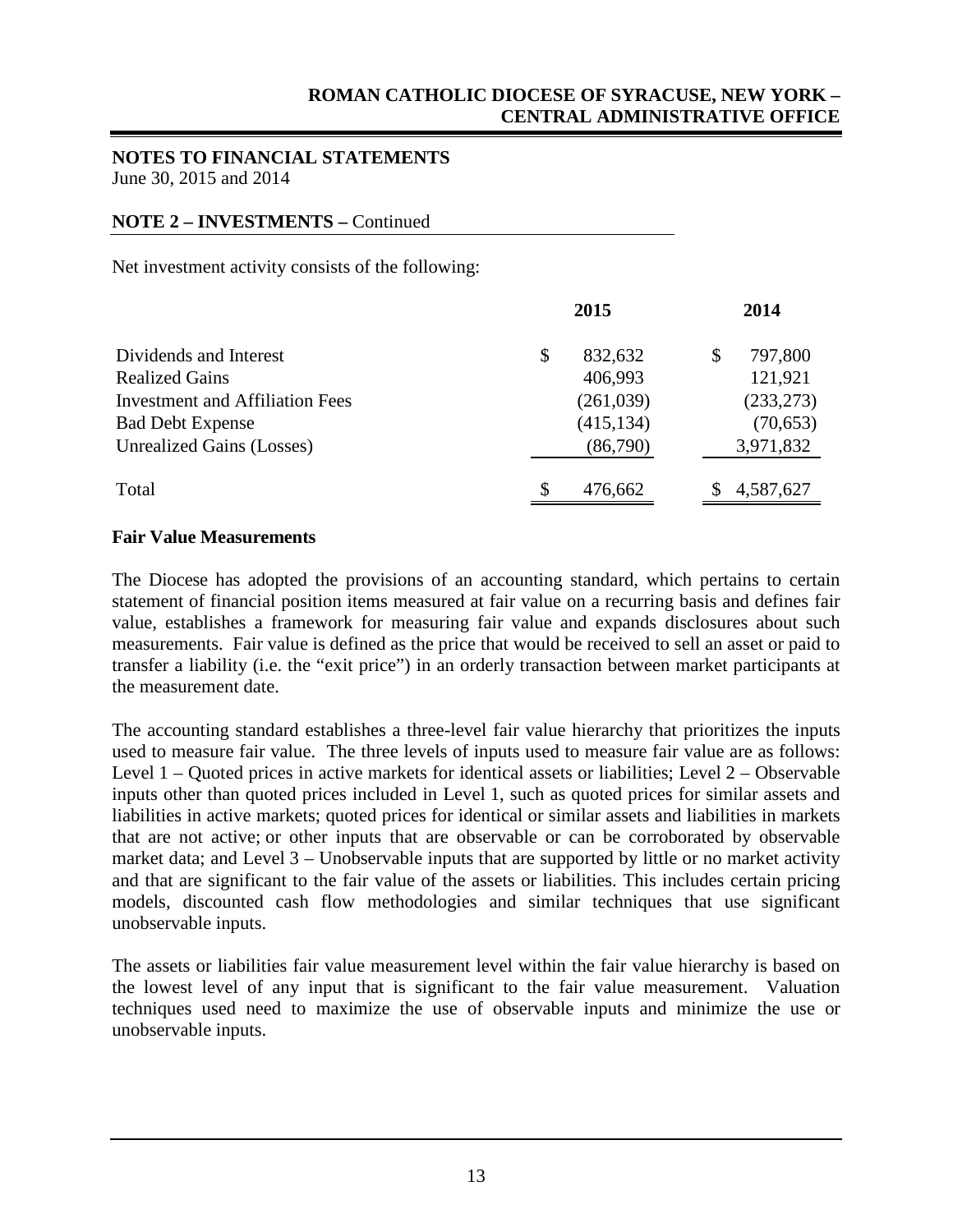## **NOTES TO FINANCIAL STATEMENTS**

June 30, 2015 and 2014

## **NOTE 2 – INVESTMENTS** – Continued

### **Fair Value Measurements** – Continued

Assets measured at fair value on a recurring basis are summarized below by input level:

| <b>Description</b>       | <b>Level 1</b> | Level 3          | <b>Fair Value</b><br><b>Measurements</b> |
|--------------------------|----------------|------------------|------------------------------------------|
| Cash                     | \$<br>500,043  | \$<br>0          | \$<br>500,043                            |
| <b>Equity Securities</b> | 26,864,300     | $\overline{0}$   | 26,864,300                               |
| <b>Money Market</b>      | 378,562        | $\boldsymbol{0}$ | 378,562                                  |
| Corporate Bonds          | 9,978,578      | 0                | 9,978,578                                |
| <b>Other Assets</b>      | $\theta$       | 2,124,458        | 2,124,458                                |
| Total                    | 37,721,483     | 2,124,458        | 39,845,941                               |

## **June 30, 2015**

**June 30, 2014**

| <b>Description</b>       | <b>Level 1</b> | Level 3   | <b>Fair Value</b><br><b>Measurements</b> |
|--------------------------|----------------|-----------|------------------------------------------|
| Cash                     | \$<br>66,800   | \$<br>0   | \$<br>66,800                             |
| <b>Equity Securities</b> | 26,457,640     | 0         | 26,457,640                               |
| <b>Money Market</b>      | 1,033,008      | 0         | 1,033,008                                |
| Corporate Bonds          | 11,138,037     | 0         | 11,138,037                               |
| <b>Other Assets</b>      | $\Omega$       | 2,573,044 | 2,573,044                                |
| Total                    | 38,695,485     | 2,573,044 | 41,268,529                               |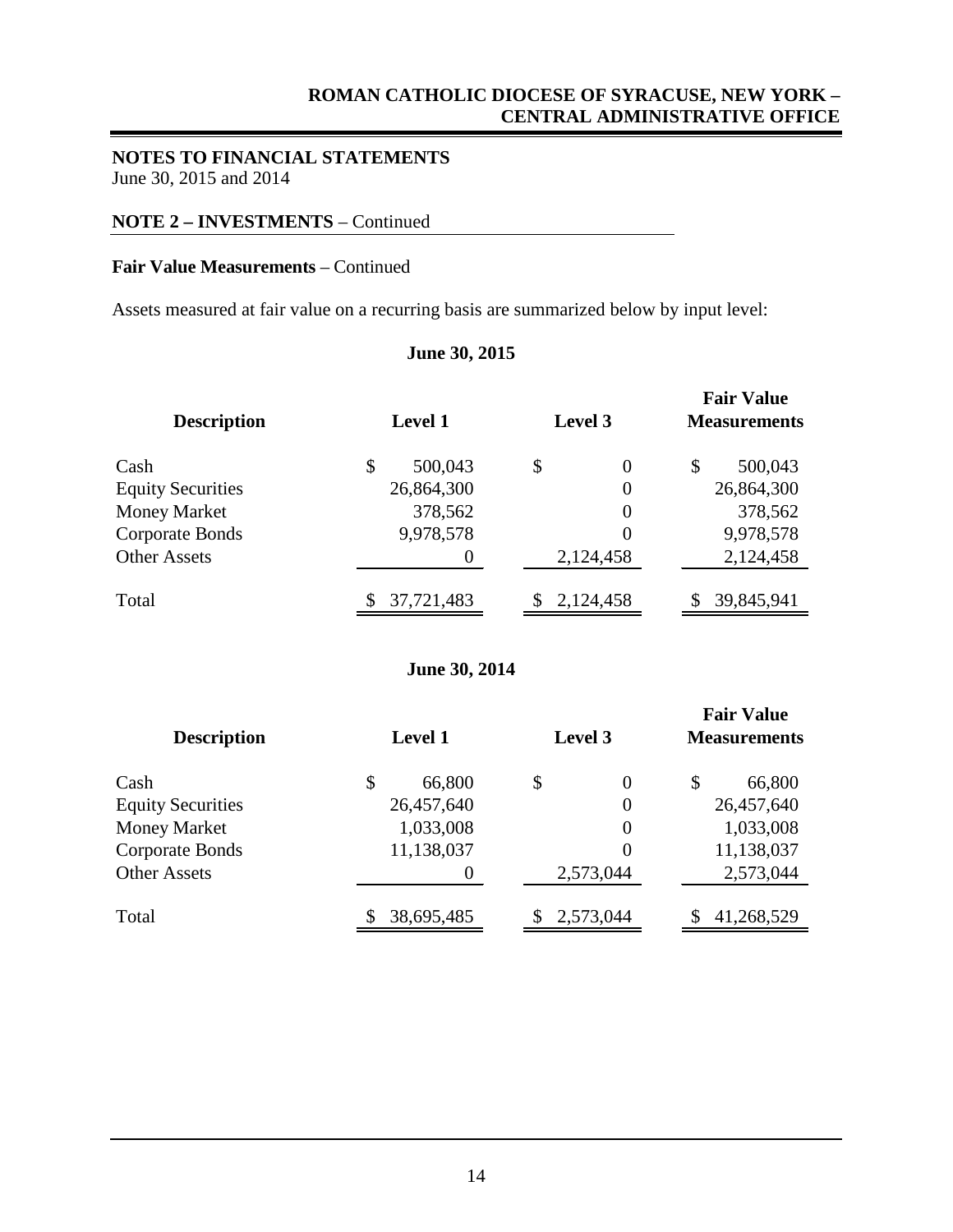## **NOTES TO FINANCIAL STATEMENTS**

June 30, 2015 and 2014

## **NOTE 2 – INVESTMENTS** – Continued

## **Fair Value Measurements** – Continued

Following is a summary of activity in Level 3 Investments:

|                                                                                                                          | 2015                                | 2014                               |
|--------------------------------------------------------------------------------------------------------------------------|-------------------------------------|------------------------------------|
| Level 3 Investments - Beginning of Year                                                                                  | \$2,573,044                         | 811,089<br>\$.                     |
| <b>Transfer of Catholic School Office Investments</b><br>D.W. Barry Foundation - Net Activity<br>Net Investment Activity | $\Omega$<br>(72, 772)<br>(375, 814) | 1,865,208<br>(301, 119)<br>197,866 |
| Level 3 Investments - End of Year                                                                                        | 2,124,458                           | 2,573,044                          |

## **NOTE 3 – MORTGAGES AND NOTES RECEIVABLE**

A summary of mortgages and notes receivable are presented as follows:

|                                                                                      | 2015           | 2014            |
|--------------------------------------------------------------------------------------|----------------|-----------------|
| Loans to Diocesan Organizations at Various<br>Interest Rates and Terms of Repayment: |                |                 |
| Schools                                                                              | 1,886,990<br>S | 1,644,348<br>\$ |
| Parishes                                                                             | 187,579        | 14,806          |
| Seminary                                                                             | 148,776        | 152,165         |
|                                                                                      | 2,223,345      | 1,811,319       |
| Less: Allowance for Uncollectible Loans                                              | 2,110,356      | 1,697,195       |
| Total                                                                                | \$<br>112,989  | \$<br>114,124   |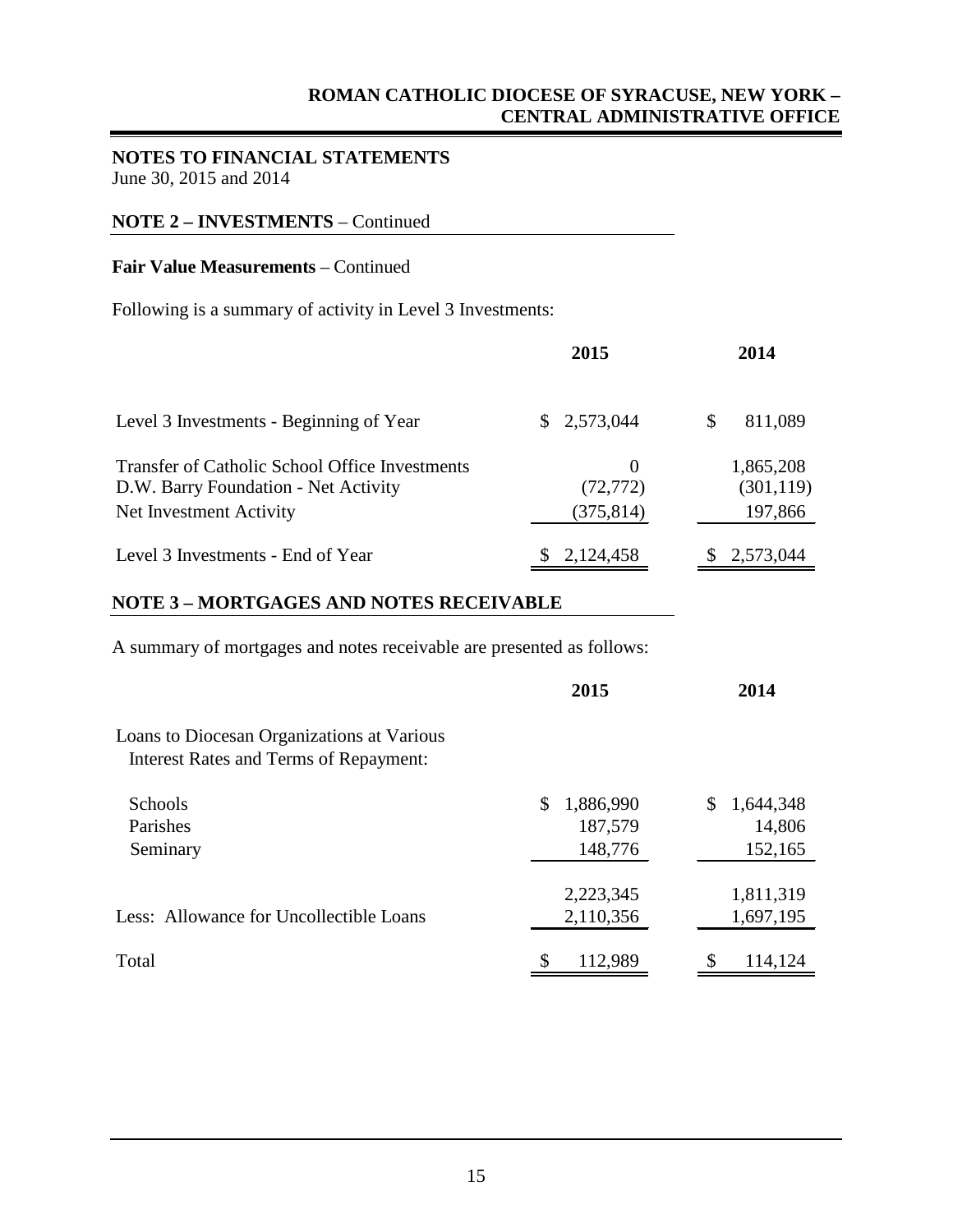#### **NOTES TO FINANCIAL STATEMENTS** June 30, 2015 and 2014

## **NOTE 4 – INSURANCE RESERVES**

The Roman Catholic Diocese of Syracuse, New York maintains self-insurance plans for property and general liability, workers' compensation, disability, unemployment compensation and health care insurance for participating Diocesan entities. The health care insurance plan maintains stoploss coverage for individual and aggregate claims. Each Diocesan entity is charged its share of the estimated costs of claims, administration fees and excess coverage insurance policy premiums.

The self-insurance plan for property and general liability coverage includes an excess of loss insurance coverage purchased from outside insurance carriers. Generally, amounts are recoverable under this coverage after the amount of a specific claim has exceeded a specified retention limit.

Accrued reserve liabilities of \$6,960,989 and \$6,653,476 have been established to cover 2015-14 and 2014-13 claims in the various self-insured programs.

Reserve estimates for reported claims are determined by evaluation of individual reported claims by the Plan Administrator. Procedures for establishing the resulting liabilities are periodically reviewed and updated. Any adjustments resulting therefrom are reflected in current operations.

In 2013, the Diocese transferred the administration of the workers' compensation claims to a third party administrator. In conjunction with this transfer, an actuarial study was conducted to determine the adequacy of claim reserves. Adjustments for workers' compensation claims incurred but not reported have been included in the reserve balances as of June 30, 2015 and 2014.

## **NOTE 5 – FINANCIAL INSTRUMENTS**

## **Concentrations of Credit Risk**

Financial instruments that potentially subject the Roman Catholic Diocese of Syracuse, New York – Central Administrative Office to concentrations of credit risk consist principally of cash, accounts receivable, investments, accounts payable, accrued liabilities and Diocesan loans. All financial instruments are held for purposes other than trading. The following methods and assumptions were used to estimate the fair value of each instrument for which it is practicable to estimate that value. The fair values of cash, receivables, and accounts payable and accrued expenses approximate their carrying amounts as reflected in the statements of financial position due to their short-term availability, maturity, and settlement.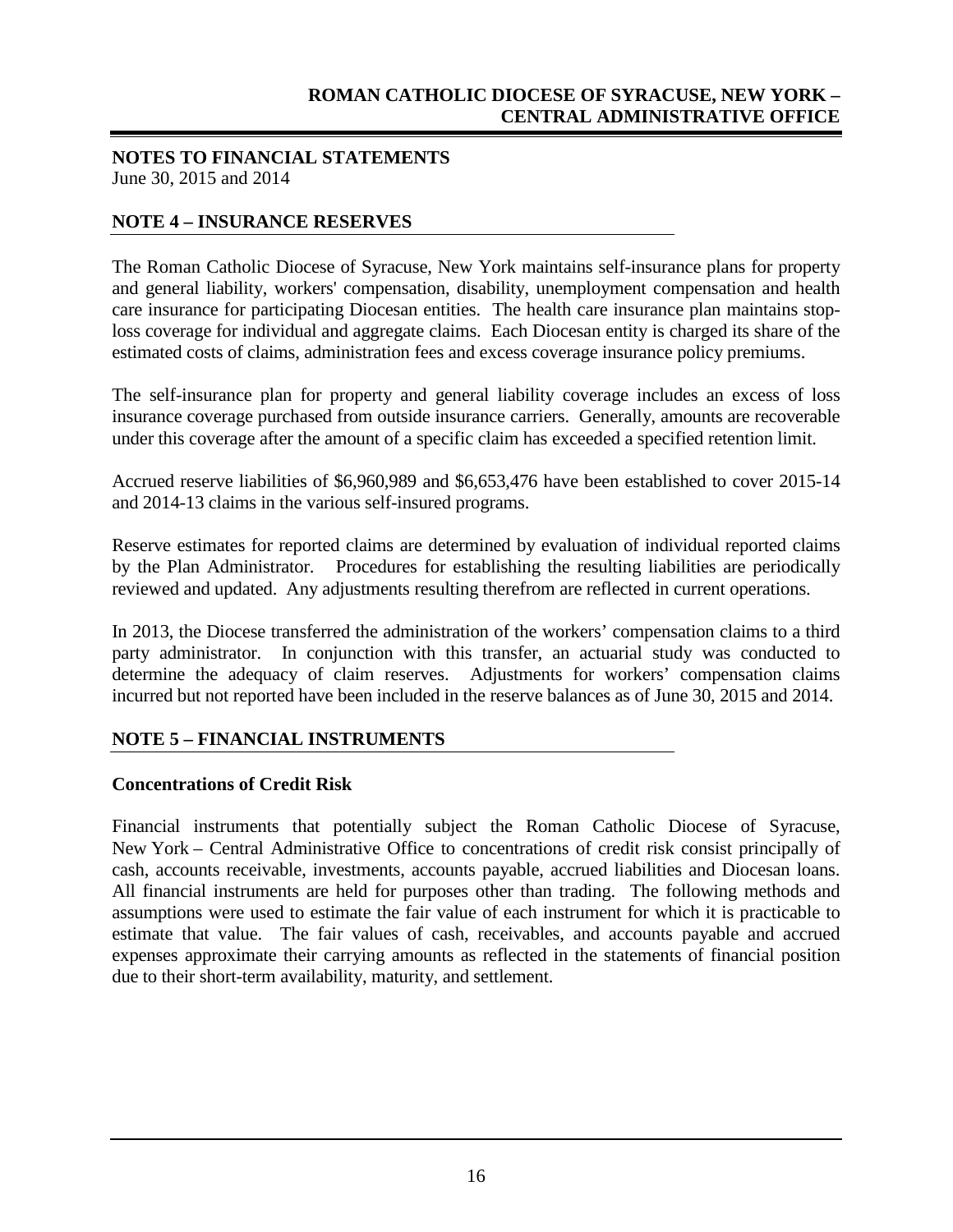#### **NOTES TO FINANCIAL STATEMENTS** June 30, 2015 and 2014

## **NOTE 5 – FINANCIAL INSTRUMENTS** – Continued

#### **Concentrations of Credit Risk** – Continued

The Roman Catholic Diocese of Syracuse, New York – Central Administrative Office places its operating cash holdings with several financial institutions and thus all cash held in excess of the FDIC insurable limit is subject to the solvency of those particular financial institutions. From time to time throughout the year bank balances exceeded insurance limits and management considered those circumstances to be a normal business risk.

The Diocese monitors its cash position and deposits money only in institutions with strong financial position and which have been identified as having a top ranking by an independent rating service. Investments at brokerage houses as of June 30, 2015 and 2014 totaled approximately \$37,721,483 and \$38,695,485, respectively. Insurance coverage on these balances varies according to the extent of coverage established by each institution.

Loans to parishes and affiliated organizations total \$2,223,345 at June 30, 2015 (\$1,811,319 in 2014). Most of these loans are unsecured. Receivables for insurance programs and other services are uncollateralized. Like the Diocesan loans, the payment of these outstanding balances is dependent upon the financial strength of the borrower/customer.

#### **Off-Balance Sheet Risks and Guarantees**

The Diocese has assumed off-balance sheet risk by extending unconditional guarantees with regard to the following transactions:

- The Diocese has a \$5,300,000 letter of credit with a local financial institution for security to operate the self-insurance programs for workers' compensation and unemployment insurance.
- The D.W. Barry Foundation is a separate legal entity of the Roman Catholic Diocese of Syracuse, New York. The Diocese is holding a note receivable from Foundation in the amount of \$201,126 (\$273,898 in 2014).
- The Diocese is a guarantor on an installment loan that is directly held by a Diocesan parish. The proceeds of this loan were used to construct a parish ministry center. The loan is payable over a ten year period. The balance of this loan was paid in full during 2015 (\$52,500 outstanding in 2014).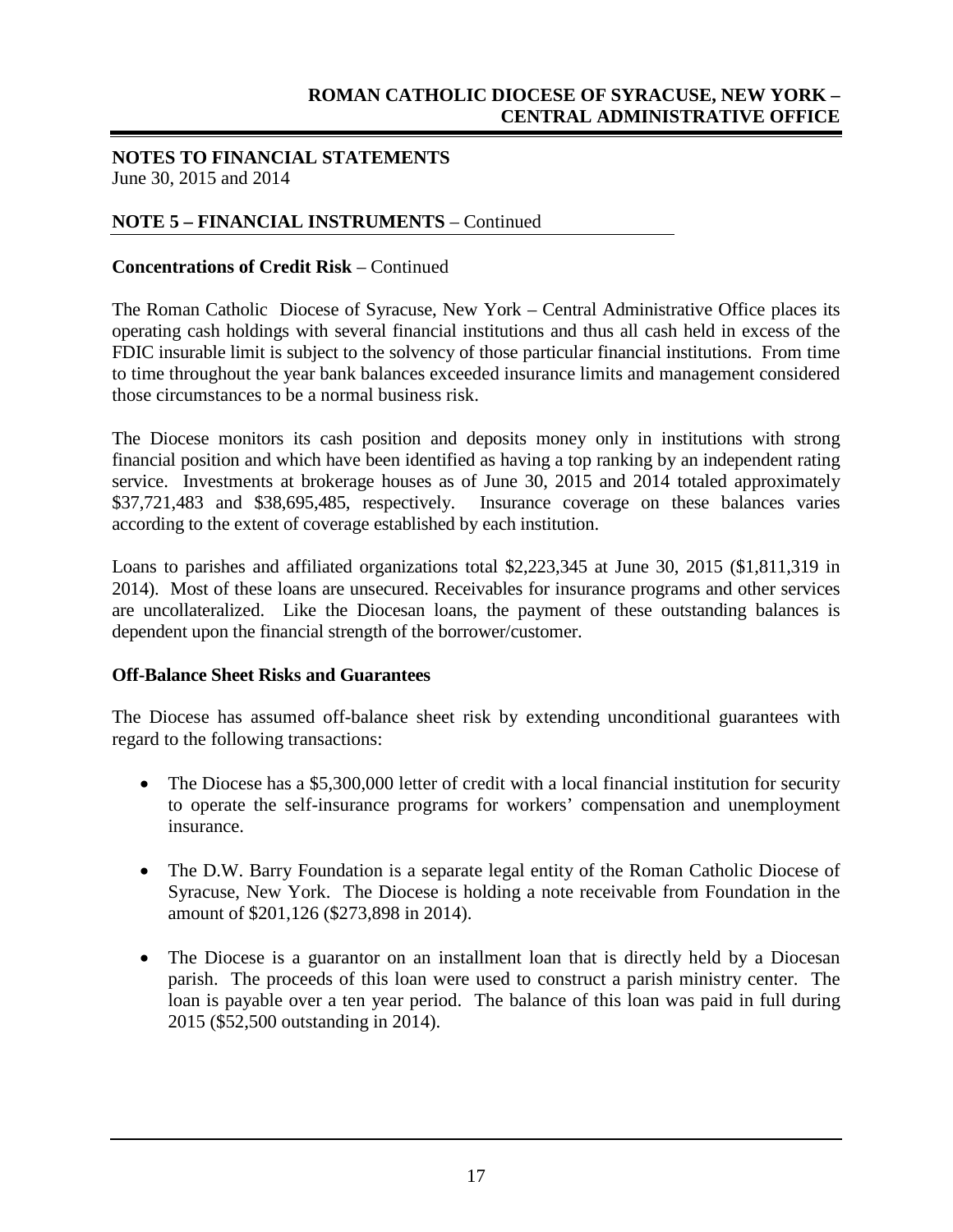#### **NOTES TO FINANCIAL STATEMENTS** June 30, 2015 and 2014

## **NOTE 6 – RELATED PARTY TRANSACTIONS**

#### **Christ the King Retreat House**

Christ the King Retreat House owns property and a building used as a retreat facility. The organization is a membership Corporation affiliated with the Roman Catholic Diocese of Syracuse, New York. The Diocese had advanced monies to the Retreat House in the past. Total receivable due from Christ the King Retreat House at June 30, 2015 amounted to \$143,726 (\$214,231 in 2014).

#### **Syracuse Catholic Press Association, Inc.**

Syracuse Catholic Press Association, Inc. is responsible for the publication of the Diocesan newspaper and is separately incorporated. Advances of \$838 as of June 30, 2015 (\$7,746 in 2014) have been made in prior years to the Syracuse Catholic Press Association, Inc.

#### **NOTE 7 – LITIGATIONS AND CLAIMS**

The Roman Catholic Diocese of Syracuse, New York is currently defending one lawsuit relating to alleged acts of misconduct. The known aggregate monetary demands associated with this pending case are less than one million dollars, although all demands may not have been made. It is the intent of the Diocese to vigorously defend itself in this case. The pending lawsuit remains active within the litigation process and no assessment can be made at this time as to the probable outcome.

During the prior two years, the Diocese has settled two lawsuits involving misconduct. All costs associated with these settlements above the designated insurance deductible, were covered by insurance policies.

The Diocese is party to several property and casualty claims and litigations brought against entities that participate in the Property Self-Insurance Program. These claims and litigations are at various stages of the legal process. Legal counsel cannot determine the extent of any liability to the Diocese. As part of the self-insurance administration, each claim is assigned an estimated reserve figure. The various wrap-around-insurance coverage within the self-insurance fund is also available to settle potentially large claims.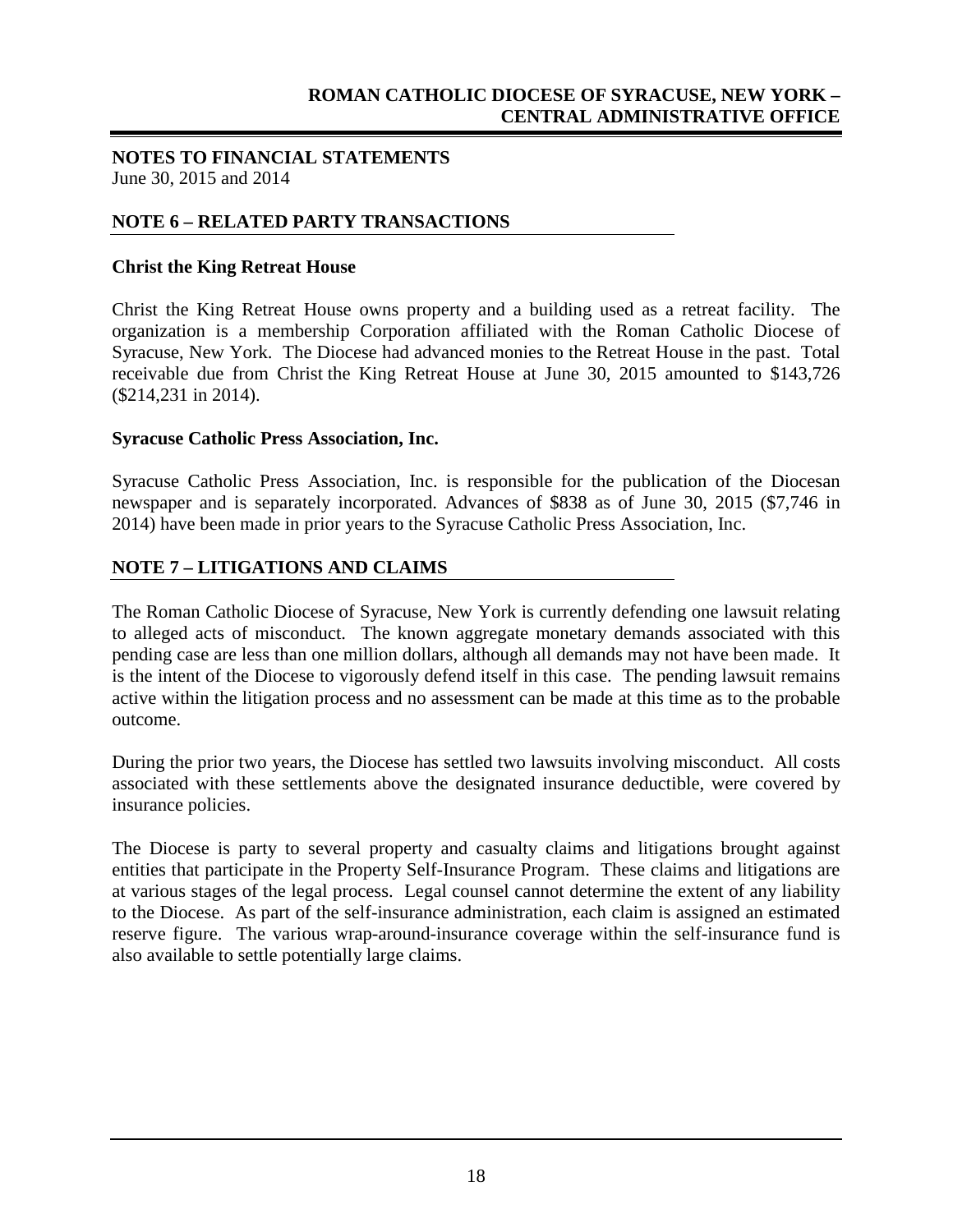#### **NOTES TO FINANCIAL STATEMENTS** June 30, 2015 and 2014

## **NOTE 8 – LEASES**

The Diocese leases a vehicle and copy machines under operating leases expiring in various years through January 2018. Future minimum lease payments for 2016 amount to \$24,275; \$8,780 for 2017 and \$4,032 for 2018. Total lease expense for June 30, 2015 and 2014 amounted to \$44,050 and \$21,225, respectively.

## **NOTE 9 – DIOCESE OF SYRACUSE DEFINED BENEFIT PENSION PLAN**

The Roman Catholic Diocese of Syracuse Pension Plan (Lay Defined Benefit Plan) provides retirement income to the lay employees of the Diocese, Parishes, Cemeteries and Schools affiliated with the Diocese of Syracuse. The plan is non-contributory and covers lay employees who meet certain minimum service requirements. The plan is a "church plan" which exempts it from certain requirements enumerated by ERISA and the Department of Labor.

Participating organizations have a responsibility to contribute to the plan amounts as may be required to meet minimum funding standards. The Central Administrative Office's current year's contribution for all eligible employees totaled \$209,334 (\$226,782 in 2014). In addition, in 2015 the Central Administrative Office paid \$1,000,000 (\$1,000,000 in 2014) in additional contributions as a means of reducing the unfunded status of the plan.

In 2014, actuarial studies had determined that the plan had an unfunded pension obligation of approximately \$48,150,000 as of June 30, 2014. Prior to 2014, each participating organization was allocated a portion of this obligation based on employment data of individual employees. In 2014, the Diocese adopted a new reporting treatment for this obligation. The Diocese assumed the unfunded pension obligation for the following participating entities:

- Non-aligned parishes, closed prior to July 1, 2014
- Parish schools closed prior to July 1, 2014
- Diocesan regional schools

The liability assumed at June 30, 2014 totaled \$18,641,314.

Active parishes, Diocesan cemeteries and other legal entities will continue to be allocated their portion of the unfunded liability.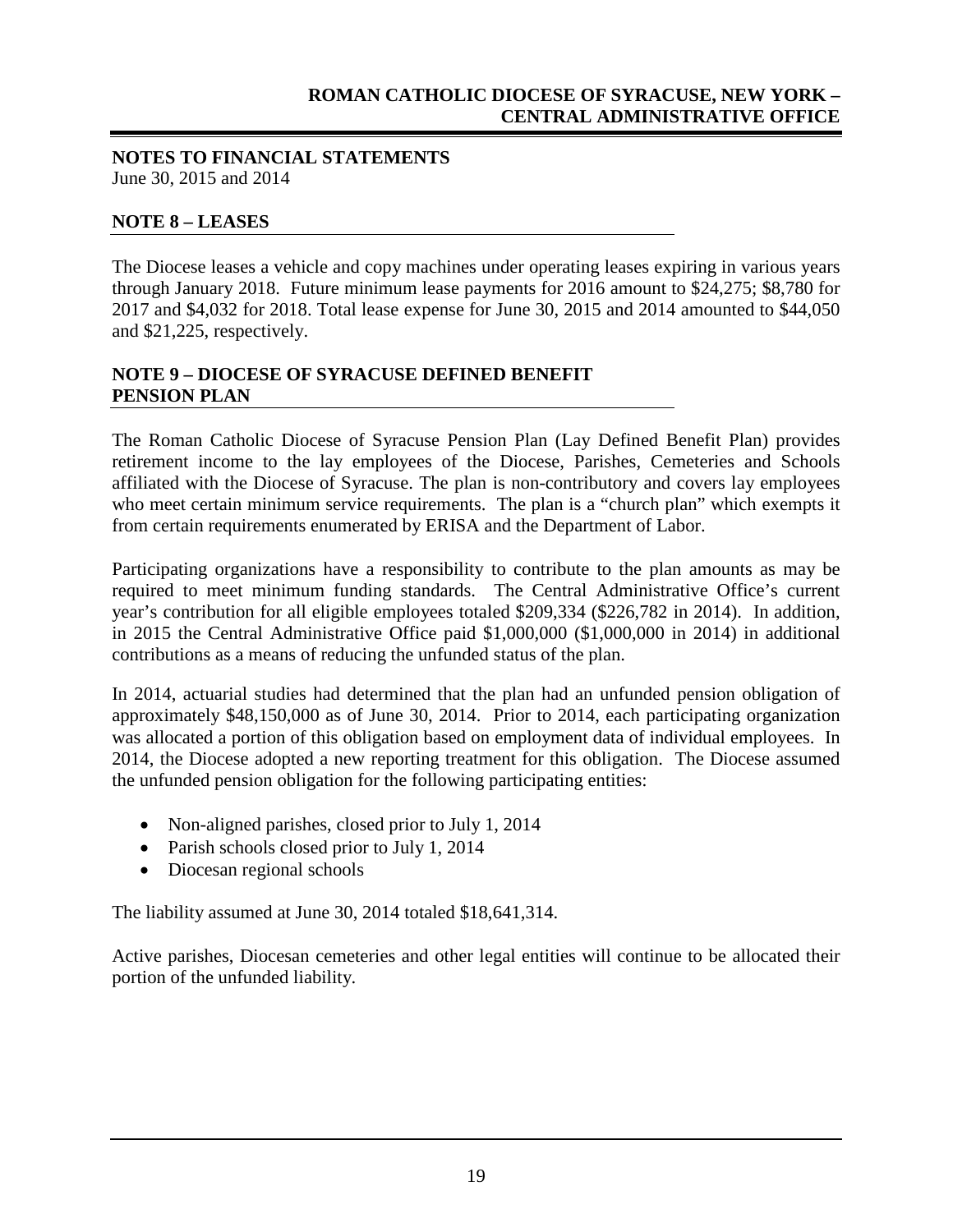## **NOTES TO FINANCIAL STATEMENTS** June 30, 2015 and 2014

## **NOTE 9 – DIOCESE OF SYRACUSE DEFINED BENEFIT PENSION PLAN** – Continued

As of June 30, 2015 and 2014, the unfunded pension obligation which is recognized on the statements of financial position for each entity is allocated as follows:

|                                                                                                        | 2015                                      | 2014                                    |
|--------------------------------------------------------------------------------------------------------|-------------------------------------------|-----------------------------------------|
| Roman Catholic Diocese of Syracuse<br>Diocesan Cemeteries<br><b>Active Parishes and Other Entities</b> | \$24,742,850<br>1,890,312<br>26, 283, 576 | \$22,423,852<br>1,710,147<br>24,015,587 |
| Total                                                                                                  | 52,916,738                                | 48, 149, 586                            |

## **Plan Summary**

A summary of the actuarial information used in determining the unfunded status of the plan is described below:

- Active and retired participants in the plan at the end of 2015 totaled 3,298 (3,319 in 2014).
- The Central Administrative Office administers the plan.
- Benefits are based on years of service and the employee's compensation during their years of employment.
- The Roman Catholic Diocese of Syracuse, New York and its related affiliates contribute annually a prorated share of the total liabilities as determined by the Actuary.
- The current year's contribution for all eligible employees totaled \$3,450,397 (\$3,366,800) in 2014).
- Contributions are intended to provide not only for benefits attributed to service to date but also for those expected to be earned in the future.
- In 2015, benefit payments totaled  $$3,187,846$  (\$2,840,297 in 2014).
- Participation in the plan for new employees has been frozen as of July 1, 2011. New employees are eligible to participate in a Diocesan sponsored 403 (b) plan.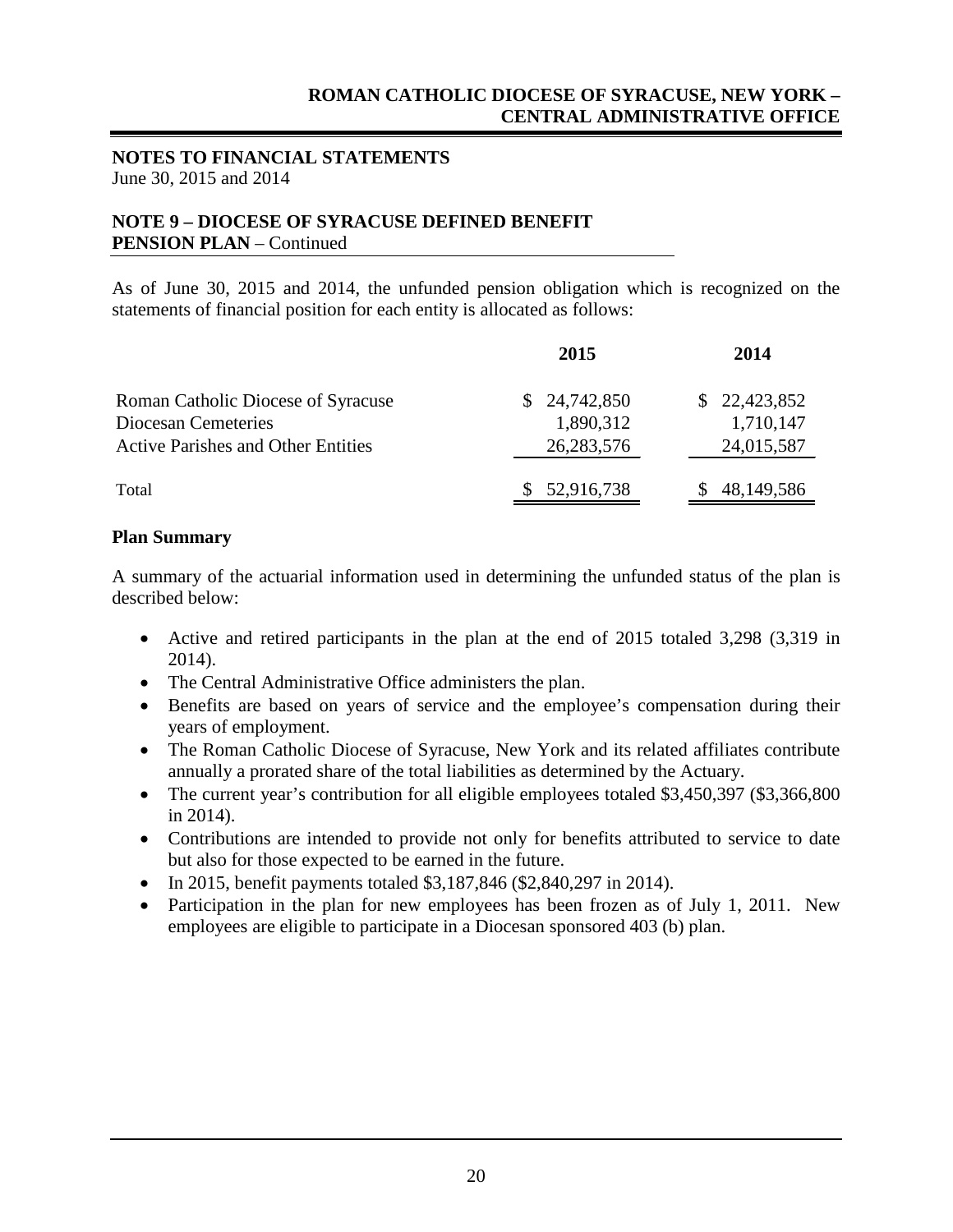#### **NOTES TO FINANCIAL STATEMENTS** June 30, 2015 and 2014

## **NOTE 9 – DIOCESE OF SYRACUSE DEFINED BENEFIT PENSION PLAN** – Continued

The following sets forth the plan's funded status as of June 30, 2015 and 2014 from the most recent actuarial study, which was prepared for the July 1, 2015 and 2014 plan year. The changes in the benefit obligation and fair value of plan assets, the funded status of the plan, the components of net periodic pension cost and the assumptions used in the measurement of the Diocese's benefit obligation are as follows:

|                                     | 2015                       | 2014             |
|-------------------------------------|----------------------------|------------------|
| Change in Benefit Obligation:       |                            |                  |
| Projected Benefit Obligation at the |                            |                  |
| Beginning of the Year               | \$<br>90,180,106           | 78,505,342<br>\$ |
| <b>Service Cost</b>                 | 1,483,796                  | 1,471,590        |
| <b>Interest Cost</b>                | 4,419,395                  | 4,075,289        |
| <b>Actuarial Loss</b>               | 2,600,590                  | 8,968,182        |
| <b>Benefits Paid</b>                | (3,187,846)                | (2,840,297)      |
| Projected Benefit Obligation at the |                            |                  |
| End of the Year                     | 95,496,041<br><sup>2</sup> | 90,180,106       |
| Change in Plan Assets:              |                            |                  |
| Fair Value of Plan Assets at the    |                            |                  |
| Beginning of the Year               | \$<br>42,030,520           | \$ 37,593,881    |
| <b>Actual Return on Plan Assets</b> | 286,232                    | 3,910,136        |
| Contributions                       | 3,450,397                  | 3,366,800        |
| <b>Expenses</b>                     | $\Omega$                   |                  |
| <b>Benefits Paid</b>                | (3,187,846)                | (2,840,297)      |
| Fair Value of Plan Assets at the    |                            |                  |
| End the Year                        | 42,579,303                 | 42,030,520       |
| <b>Funded Status:</b>               |                            |                  |
| <b>Unfunded Status of Plan</b>      | 52,916,738                 | 48,149,586       |
|                                     |                            |                  |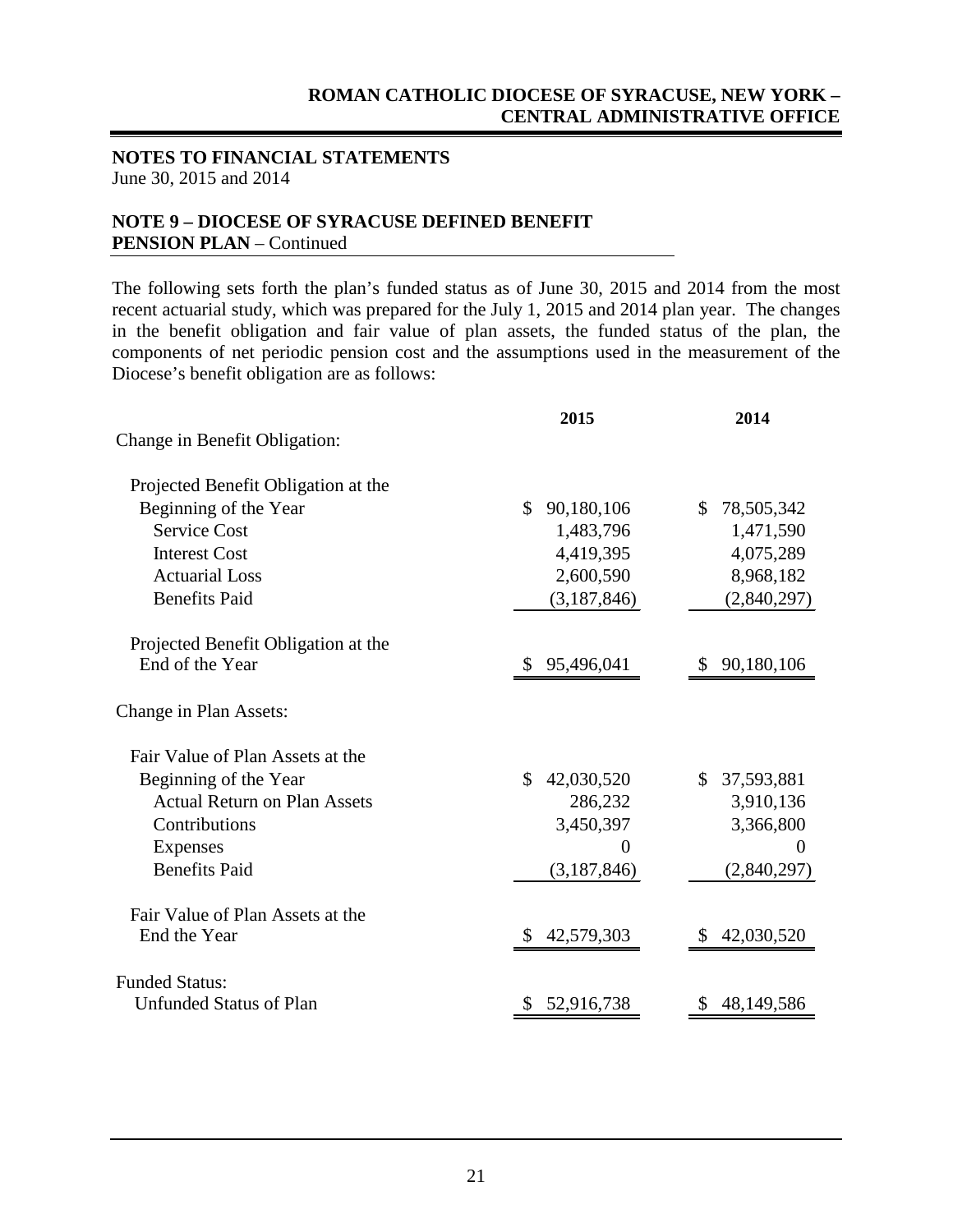#### **NOTES TO FINANCIAL STATEMENTS** June 30, 2015 and 2014

## **NOTE 9 – DIOCESE OF SYRACUSE DEFINED BENEFIT PENSION PLAN** – Continued

For the fiscal years ending June 30, 2015 and 2014, the net periodic pension cost included the following components:

|                                            | 2015            | 2014            |
|--------------------------------------------|-----------------|-----------------|
| <b>Service Cost</b>                        | \$<br>1,483,796 | \$<br>1,471,590 |
| Interest Cost                              | 4,419,395       | 4,075,289       |
| <b>Expected Return on Assets</b>           | (2,926,354)     | (2,609,033)     |
| Net Periodic Pension Cost                  | 2,976,837       | 2,937,846       |
| One Time Change for Implementation of      |                 |                 |
| <b>Full Accrual of Pension Obligations</b> | 0               | 40,911,461      |
| Total                                      | 2,976,837       | 43,849,307      |

The accumulated benefit obligation totaled \$91,920,403 and \$86,415,285 at June 30, 2015 and 2014, respectively.

The total amount recognized in net periodic cost and unrestricted net assets totaled \$8,217,549 and \$51,516,386 in 2015 and 2014, respectively.

The total change in recognized unrestricted net assets of each participating entity is as follows:

|                           | 2015        | 2014        |
|---------------------------|-------------|-------------|
| <b>Actuarial Net Loss</b> | \$5,240,712 | \$7,667,079 |

The plan assets are measured at fair value on a recurring basis. Fair value is defined as the price that would be received to sell an asset in an ordinary transaction between market participants at the measurement date. Accounting standards establish a three level hierarchy based upon the prioritization of inputs to measure fair value. All the plan assets have been designated as Level 1. Fair value at this level is determined by quoted prices in active markets for identical assets.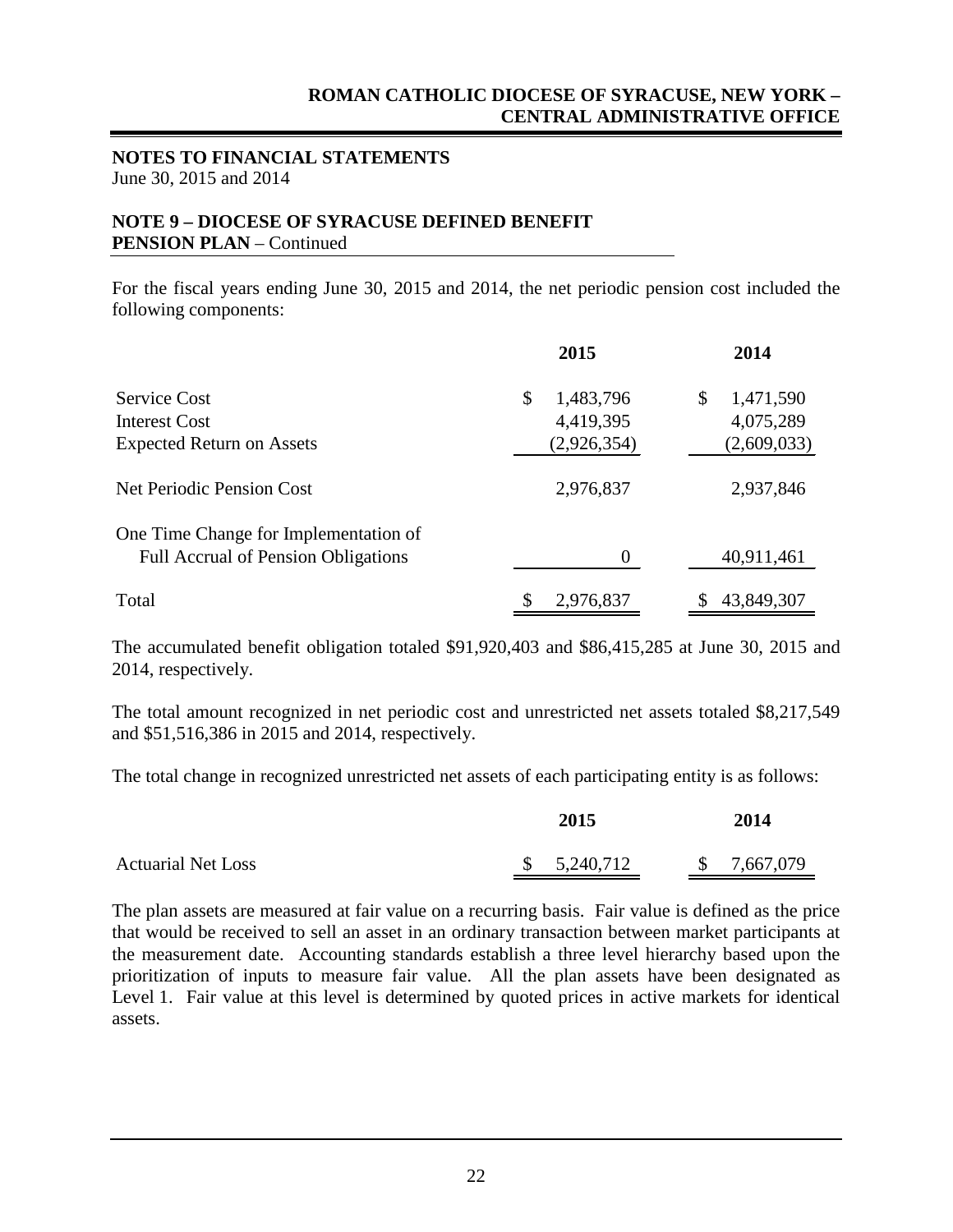#### **NOTES TO FINANCIAL STATEMENTS** June 30, 2015 and 2014

## **NOTE 9 – DIOCESE OF SYRACUSE DEFINED BENEFIT PENSION PLAN** – Continued

Plan assets as of June 30, 2015 and 2014 were as follows:

|                                      | 2015            | 2014             |
|--------------------------------------|-----------------|------------------|
| Investments at Fair Value (Level 1): |                 |                  |
| Defined Benefit Guaranteed Portfolio | \$<br>9,615,717 | 12,899,167<br>S. |
| <b>Emerging Markets</b>              | 3,145,840       | 3,131,274        |
| <b>International Core Equity</b>     | 7,706,638       | 4,888,149        |
| <b>Real Estate Securities</b>        | 2,676,455       | 2,450,379        |
| U.S. Core Equity                     | 11,892,164      | 9,393,821        |
| <b>Short-Term Government</b>         | 7,542,489       | 9,267,730        |
| Total                                | 42,579,303      | 42,030,520       |

Long-term investment objectives are to maintain plan assets that will assist in covering long-term obligations and to generate a return on plan assets sufficient to off-set the growth of obligations. A diversified portfolio and various risk management techniques are used to achieve these objectives.

The discount rate used in determining the actuarial present value of the projected benefit obligation was 5% in 2015 and 2014. The expected long-term return on plan assets was 7% in 2015 and 2014. The rate of compensation increase was 3% for both years. The discount rates were selected to reflect the interest rate environment at the respective measurement dates. The expected long-term rate of return assumptions were selected to represent reasonable expectations of future experience.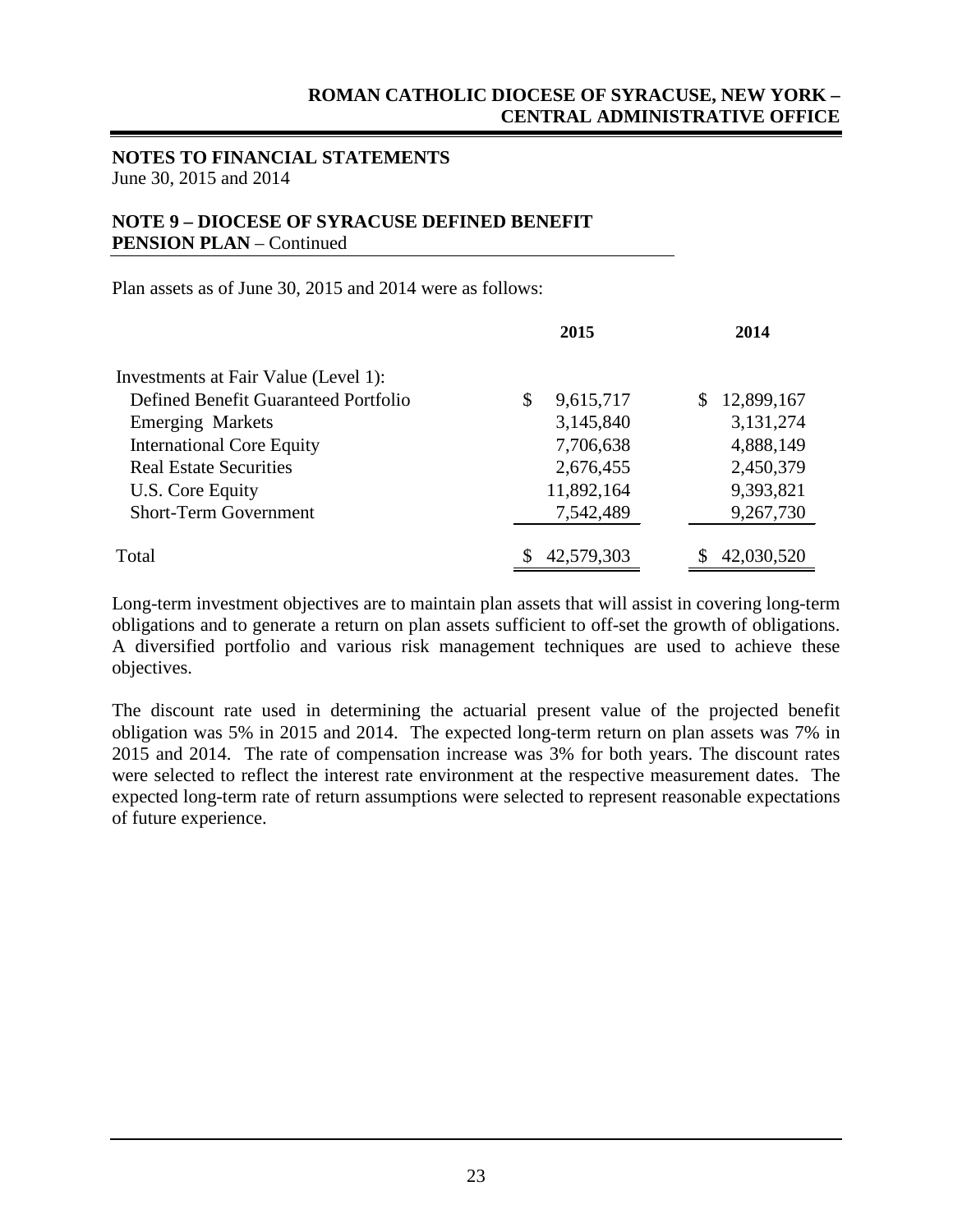#### **NOTES TO FINANCIAL STATEMENTS** June 30, 2015 and 2014

## **NOTE 9 – DIOCESE OF SYRACUSE DEFINED BENEFIT PENSION PLAN** – Continued

Plan benefits expected to be paid by the organizations for the next ten years are as follows:

| 2016      | 4,162,868  |
|-----------|------------|
| 2017      | 4,447,467  |
| 2018      | 4,928,601  |
| 2019      | 5,254,582  |
| 2020      | 5,547,436  |
| 2021-2025 | 30,893,633 |

Plan contributions expected to be paid in 2016 amount to \$4,000,000.

In 2015, the plan adopted the RP-2014 mortality tables for annuitants and non-annuitants, with projected mortality improvements using Scale MP-2014 with no collar adjustment.

In 2014, the plan changed an actuarial assumption adopting the sex-distinct RP-2000 mortality table for annuitants and non-annuitants with projected mortality improvements using Scale BB on a generational basis. Prior to 2014, the RP-2000 table using Scale AA was used.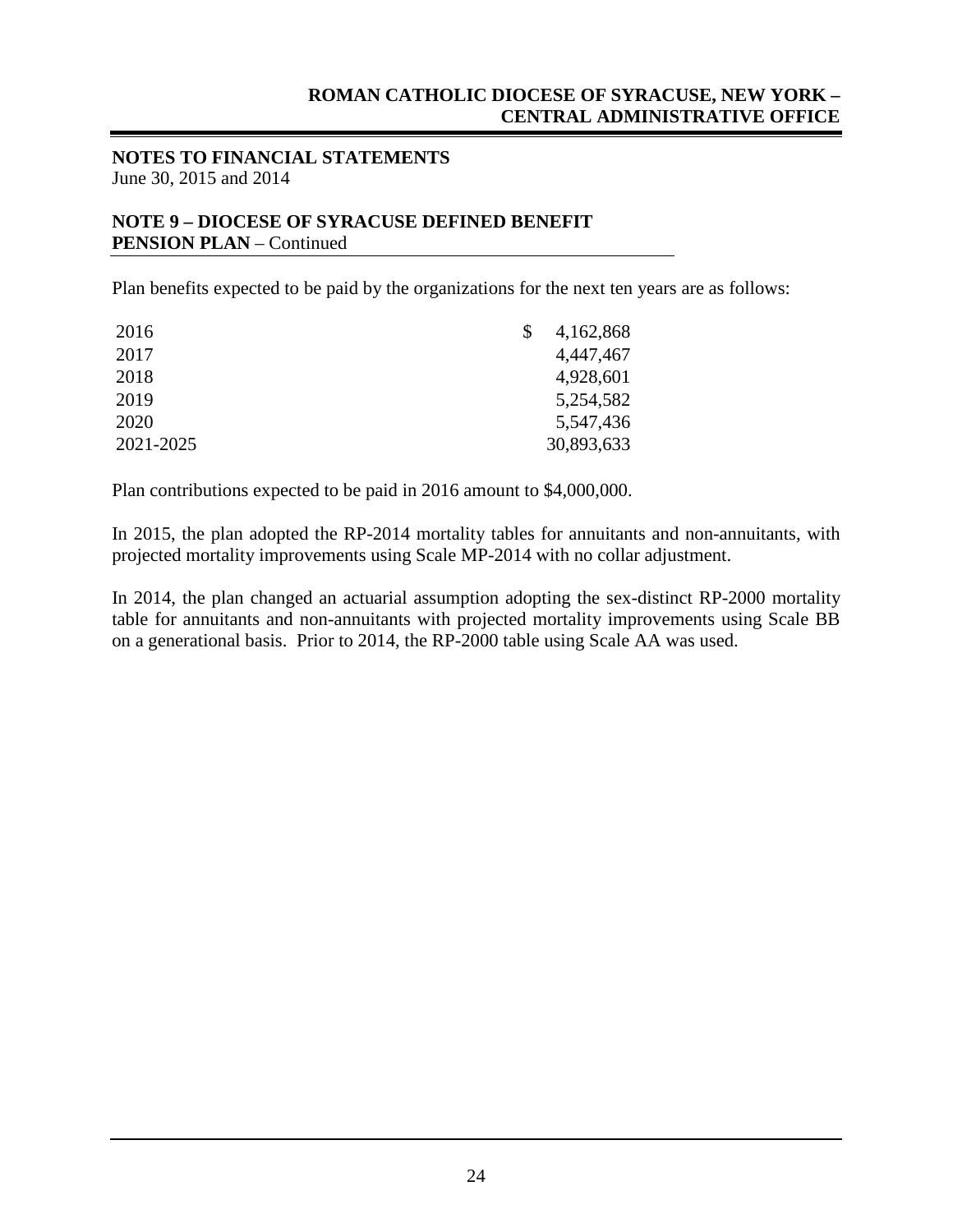#### **OTHER FINANCIAL INFORMATION**

## **SCHEDULES OF UNRESTRICTED PROGRAM SERVICES – NET ACTIVITY**

|                                                   | 2015              | 2014            |
|---------------------------------------------------|-------------------|-----------------|
| <b>REVENUE</b>                                    |                   |                 |
| Contributions                                     | \$<br>5,114,159   | \$<br>4,862,807 |
| Fees - Other Services                             | 104,054           | 115,344         |
| Catholic School Office Fees and Services          | 604,002           | 969,442         |
| <b>McDevitt Grants</b>                            | 350,000           | 350,000         |
| <b>McDevitt Distributions</b>                     | 435,947           | 567,400         |
| <b>Total Program Services Revenue</b>             | 6,608,162         | 6,864,993       |
| <b>EXPENSES</b>                                   |                   |                 |
| Educational Programs - Catholic Schools Office    | 983,144           | 1,267,360       |
| <b>Educational Programs - Tuition Assistance</b>  | 627,131           | 627,128         |
| <b>Educational Programs - Religious Education</b> | 453,393           | 450,291         |
| <b>Community Service</b>                          | 1,043,752         | 1,001,701       |
| Parish Pastoral                                   | 439,383           | 512,309         |
| Ministry for Higher Education                     | 409,881           | 375,452         |
| <b>Hospital Ministry</b>                          | 184,293           | 224,905         |
| Family Life, Youth and Young Adult                | 554,304           | 487,826         |
| <b>Retreat House</b>                              | 54,400            | 56,700          |
| Communications                                    | 502,817           | 464,915         |
| <b>Hope Appeal Expenses</b>                       | 174,512           | 126,326         |
| <b>McDevitt Grants</b>                            | 403,904           | 348,774         |
| <b>National Assessments</b>                       | 156,952           | 126,790         |
| <b>Strategic Planning</b>                         | $\Omega$          | 22,192          |
| Vicar for Parishes                                | 184,997           | 97,024          |
| <b>Total Program Services</b>                     | 6,172,863         | 6,189,693       |
| NET ACTIVITY PROGRAM SERVICES                     | 435,299           | 675,300         |
| NET ACTIVITY - SUPPORTING SERVICES (See Page 26)  | (1,600,314)       | (2,084,974)     |
| <b>CHANGE IN NET ASSETS</b>                       | (1,165,015)       | (1,409,674)     |
| Net Assets at Beginning of Year                   | (23,920,909)      | (4,780,196)     |
| <b>Unfunded Pension Obligation</b>                | (3,318,998)       | (19, 331, 547)  |
| Other Activity - Net                              | 140,156           | 1,600,508       |
| Net Assets at End of Year                         | \$ (28, 264, 766) | \$ (23,920,909) |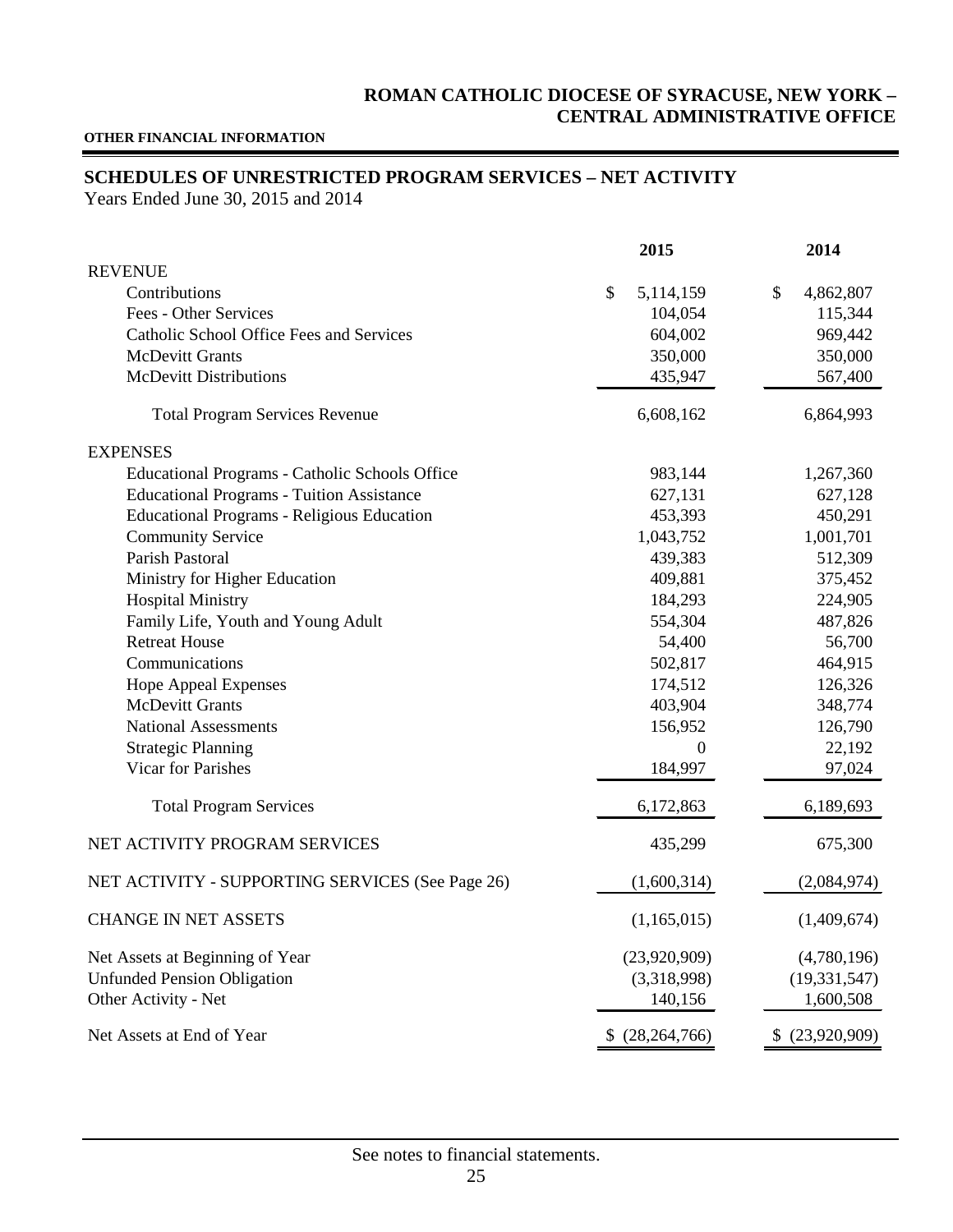## **SCHEDULES OF UNRESTRICTED SUPPORTING SERVICES – NET ACTIVITY**

|                                         | 2015              | 2014              |
|-----------------------------------------|-------------------|-------------------|
| <b>REVENUE</b>                          |                   |                   |
| Contributions                           | \$<br>138,763     | \$<br>77,966      |
| Fees - Other Services                   | 481,266           | 658,753           |
| <b>Affiliation Fees and Assessments</b> | 2,115,754         | 1,905,442         |
| <b>Total Support Services Revenue</b>   | 2,735,783         | 2,642,161         |
| <b>EXPENSES</b>                         |                   |                   |
| <b>Bad Debt Expense</b>                 | 77,580            | 643,107           |
| <b>Executive Management</b>             | 556,954           | 613,689           |
| Development and Fundraising             | 482,148           | 546,397           |
| <b>Building and Grounds</b>             | 916,122           | 912,413           |
| Depreciation                            | 407,190           | 388,812           |
| <b>Information Technology</b>           | 389,160           | 253,477           |
| Finance and Payroll                     | 973,231           | 861,187           |
| <b>Banking Fees</b>                     | 53,086            | 13,481            |
| <b>Parish Services</b>                  | 207,718           | 229,610           |
| <b>Central Purchasing</b>               | 140,014           | 131,833           |
| Archives                                | 57,870            | 55,679            |
| Marriage Tribunal                       | 75,024            | 77,450            |
| <b>Total Supporting Services</b>        | 4,336,097         | 4,727,135         |
| NET ACTIVITY - SUPPORTING SERVICES      | (1,600,314)<br>\$ | (2,084,974)<br>\$ |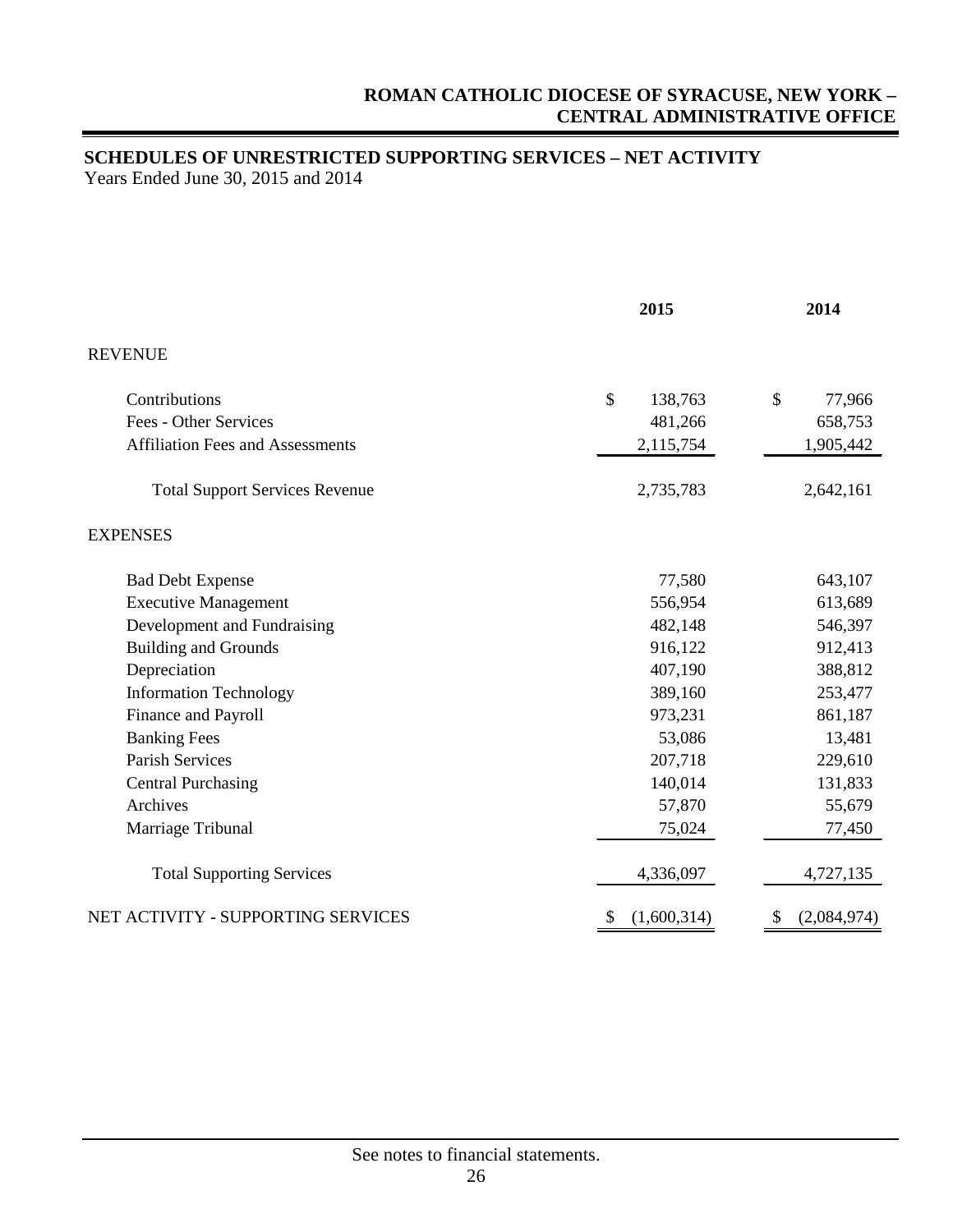## **SCHEDULE OF INSURANCE FUND ACTIVITY**

Year Ended June 30, 2015 with Comparative Totals for June 30, 2014

|                                   | <b>PSI</b>      | <b>Health</b>    |
|-----------------------------------|-----------------|------------------|
| <b>REVENUE</b>                    |                 |                  |
| <b>Insurance Premiums</b>         | \$<br>4,503,019 | 19,085,422<br>\$ |
| Rebates                           | 24,355          | 570,138          |
| <b>Total Revenue</b>              | 4,527,374       | 19,655,560       |
| <b>EXPENSES</b>                   |                 |                  |
| Administrative and Operational    | 509,431         | 1,924,863        |
| Insurance - Outside Carrier       | 1,535,412       | 340,382          |
| Insurance - Claims Paid           | 1,263,368       | 15,432,153       |
| <b>Insurance - Claims Accrued</b> | 384,743         | (99, 947)        |
| Program Expense - Departments     | 445,785         | 362,287          |
| <b>Total Expenses</b>             | 4,138,739       | 17,959,738       |
| <b>CHANGE IN NET ASSETS</b>       | 388,635         | 1,695,822        |
| Net Assets at Beginning of Year   | 3,624,598       | 10,253,701       |
| Net Assets at End of Year         | 4,013,233       | 11,949,523       |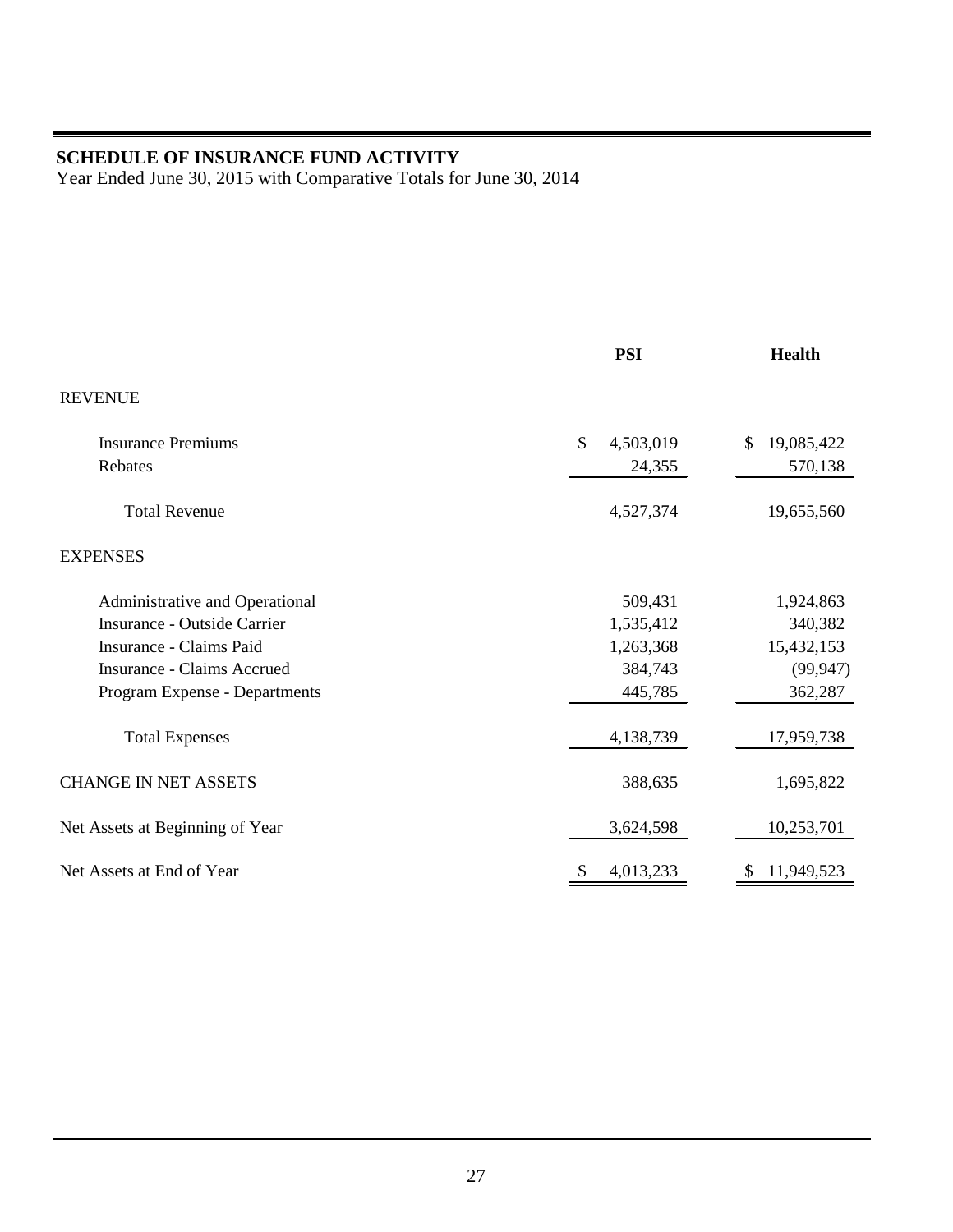|                                                          |                                                 |                                        | <b>Total</b>                     |  |  |
|----------------------------------------------------------|-------------------------------------------------|----------------------------------------|----------------------------------|--|--|
| Unemployment                                             | <b>Disability</b>                               | 2015                                   | 2014                             |  |  |
| $\boldsymbol{\mathsf{S}}$<br>473,582<br>$\boldsymbol{0}$ | $\$\,$<br>324,733<br>$\boldsymbol{0}$           | $\mathcal{S}$<br>24,386,756<br>594,493 | \$<br>23,977,265<br>529,265      |  |  |
| 473,582                                                  | 324,733                                         | 24,981,249                             | 24,506,530                       |  |  |
| 6,300<br>$\mathbf{0}$                                    | 18,000<br>$\boldsymbol{0}$                      | 2,458,594<br>1,875,794                 | 1,582,105<br>2,058,214           |  |  |
| 443,543<br>$\boldsymbol{0}$<br>$\boldsymbol{0}$          | 208,602<br>$\boldsymbol{0}$<br>$\boldsymbol{0}$ | 17,347,666<br>284,796<br>808,072       | 16,009,071<br>875,918<br>766,122 |  |  |
| 449,843                                                  | 226,602                                         | 22,774,921                             | 21,291,430                       |  |  |
| 23,739                                                   | 98,131                                          | 2,206,327                              | 3,215,100                        |  |  |
| 2,681,973                                                | 1,246,688                                       | 17,806,960                             | 14,591,860                       |  |  |
| 2,705,712<br>\$                                          | 1,344,819<br>\$                                 | 20,013,287                             | 17,806,960<br>\$                 |  |  |